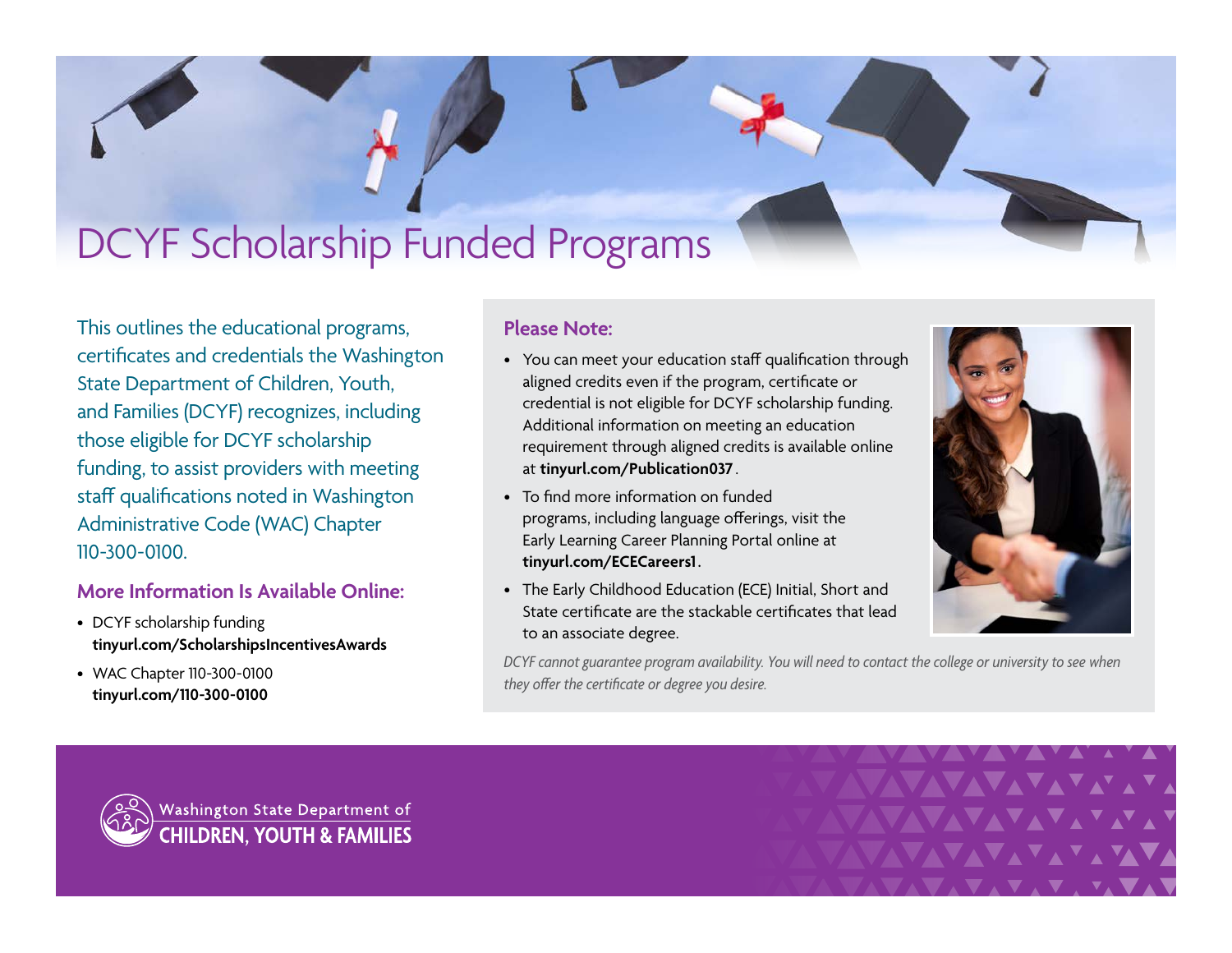| <b>INSTITUTE</b>                           | <b>ECE PROGRAM</b><br><b>OFFERED</b>                                                | <b>DEGREE OFFERED</b>                                                                                            | <b>ECE CERTIFICATES AND</b><br><b>CREDENTIAL OFFERED</b>                              | PROGRAM, CERTIFICATE OR CREDENTIAL<br><b>RECOGNIZED TO MEET STAFF</b><br><b>QUALIFICATIONS</b>                                                                                                                                                                                                                                                                                                                                 | <b>ELIGIBLE</b><br><b>FOR DCYF</b><br><b>SCHOLARSHIP</b><br><b>FUNDING</b> | <b>FUNDING EXPLANATION</b>                                                                                                                                                          | <b>RECORDED IN</b><br><b>MERIT AS</b>                  |
|--------------------------------------------|-------------------------------------------------------------------------------------|------------------------------------------------------------------------------------------------------------------|---------------------------------------------------------------------------------------|--------------------------------------------------------------------------------------------------------------------------------------------------------------------------------------------------------------------------------------------------------------------------------------------------------------------------------------------------------------------------------------------------------------------------------|----------------------------------------------------------------------------|-------------------------------------------------------------------------------------------------------------------------------------------------------------------------------------|--------------------------------------------------------|
| Antioch University                         | Education<br>tinyurl.com/<br><b>AntiochECE</b>                                      |                                                                                                                  | Reflective Practicum in<br><b>Culturally Responsive</b><br><b>ECE Certificate</b>     | This will have some aligned credits but may<br>not meet entire education requirement.                                                                                                                                                                                                                                                                                                                                          | No                                                                         | Private Institution (see<br>Department of Children,<br>Youth, and Families<br>Scholarship Guide at<br>tinyurl.com/Prgmguide) And<br>(WAC 110-300-0100:<br>tinyurl.com/110-300-0100) | Credential<br>section of<br><b>MERIT</b>               |
| <b>Bates Technical</b><br>College - Tacoma | Early Childhood<br>Education<br>tinyurl.com/<br><b>FindDegree</b>                   | • Associate of Applied<br>Science (AAS) in ECE<br>• Associate of Applied<br>Science - Transfer<br>(AAS-T) in ECE | <b>ECE Initial Certificates</b><br>• ECE Short Certificate<br>• ECE State Certificate | <b>ECE Initial Certificate</b><br><b>Assistant Teacher</b><br>(Center, Family Home or ECEAP)<br>Family Home Lead Teacher<br><b>ECE Short Certificate</b><br>Center Lead Teacher<br>Family Home owner<br><b>ECE State Certificate</b><br>Center Director, Center Assistant Director,<br>Center Program Supervisor<br><b>AAS and AAS-T Degrees</b><br><b>ECEAP Center Lead Teacher,</b><br><b>ECEAP Family Home Lead Teacher</b> | Yes                                                                        | State Board of Community and<br>Technical Colleges (SBCTC) -<br>Early Achievers Grant                                                                                               | Degree and<br>Credential<br>Section of<br><b>MERIT</b> |
| <b>Bellevue College</b>                    | Early Learning and<br><b>Teacher Education</b><br>tinyurl.com/<br><b>FindDegree</b> | Associate of Applied<br>Science - Transfer (AAS-T)<br>in ECE                                                     | • ECE Initial Certificate<br>• ECE Short Certificate<br>• ECE State Certificate       | <b>ECE Initial Certificate</b><br>Assistant Teacher<br>(Center, Family Home or ECEAP)<br>Family Home Lead Teacher<br><b>Short Certificate</b><br>Center Lead Teacher<br>Family Home owner<br><b>ECE State Certificate</b><br>Center Director, Center Assistant Director,<br>Center Program Supervisor<br><b>AAS-T Degrees</b><br><b>ECEAP Center Lead Teacher,</b><br><b>ECEAP Family Home Lead Teacher</b>                    | Yes                                                                        | State Board of Community and<br>Technical Colleges (SBCTC) -<br>Early Achievers Grant                                                                                               | Degree and<br>Credential<br>Section of<br><b>MERIT</b> |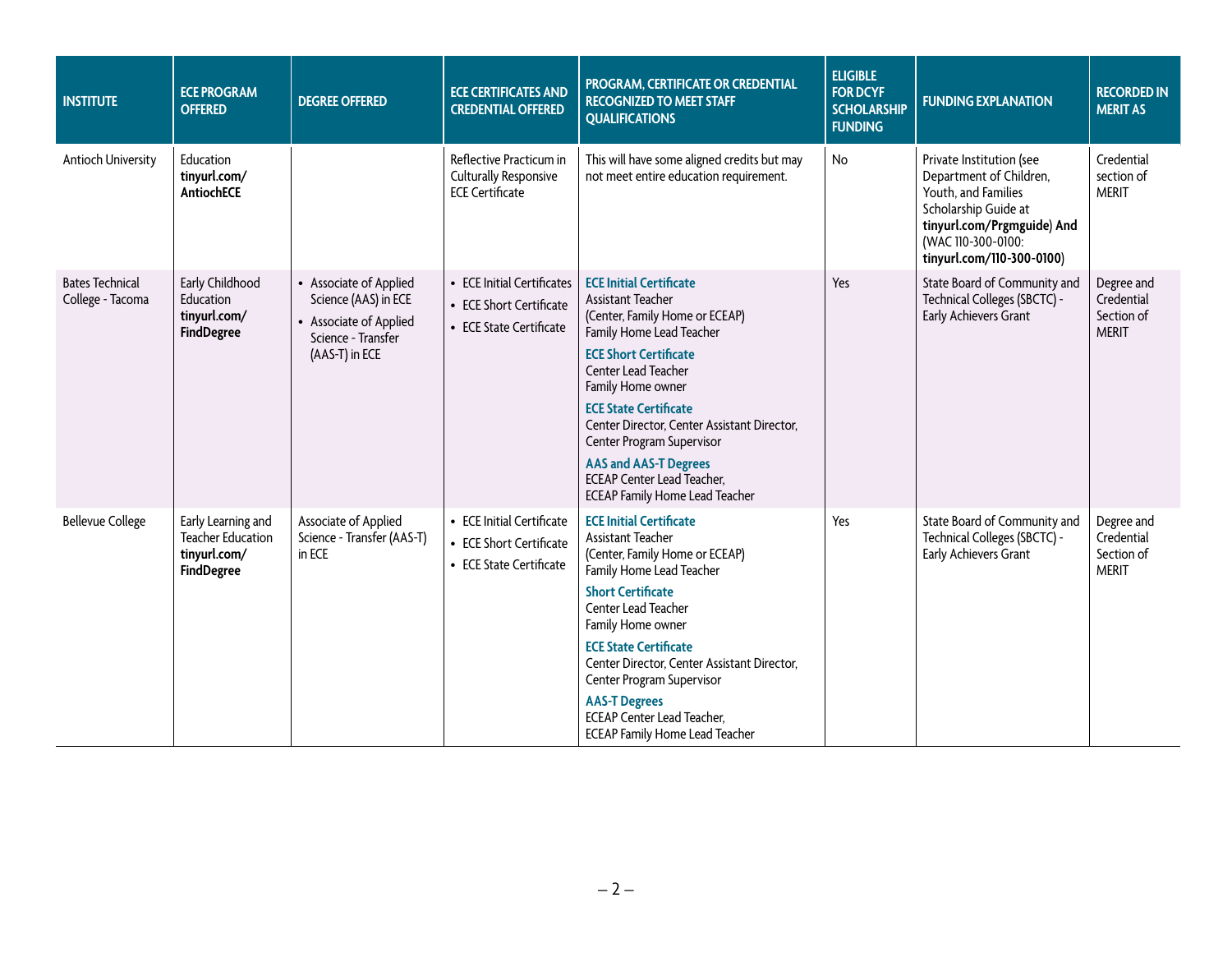| <b>INSTITUTE</b>                                               | <b>ECE PROGRAM</b><br><b>OFFERED</b>                              | <b>DEGREE OFFERED</b>                                                                                                                                                                                                                                | <b>ECE CERTIFICATES AND</b><br><b>CREDENTIAL OFFERED</b>                         | PROGRAM, CERTIFICATE OR CREDENTIAL<br><b>RECOGNIZED TO MEET STAFF</b><br><b>QUALIFICATIONS</b>                                                                                                                                                                                                                                                                                                                          | <b>ELIGIBLE</b><br><b>FOR DCYF</b><br><b>SCHOLARSHIP</b><br><b>FUNDING</b> | <b>FUNDING EXPLANATION</b>                                                                                                        | <b>RECORDED IN</b><br><b>MERIT AS</b>                  |
|----------------------------------------------------------------|-------------------------------------------------------------------|------------------------------------------------------------------------------------------------------------------------------------------------------------------------------------------------------------------------------------------------------|----------------------------------------------------------------------------------|-------------------------------------------------------------------------------------------------------------------------------------------------------------------------------------------------------------------------------------------------------------------------------------------------------------------------------------------------------------------------------------------------------------------------|----------------------------------------------------------------------------|-----------------------------------------------------------------------------------------------------------------------------------|--------------------------------------------------------|
| <b>Big Bend</b><br><b>Community College</b><br>- Moses Lake    | Early Childhood<br>Education<br>tinyurl.com/<br><b>FindDegree</b> | • Associate of Applied<br>Science (AAS) in ECE<br>• Associate of Applied<br>Science - Transfer<br>(AAS-T) in ECE                                                                                                                                     | • ECE Initial Certificates<br>• ECE Short Certificate<br>• ECE State Certificate | <b>ECE Initial Certificate</b><br>Assistant Teacher<br>(Center, Family Home or ECEAP)<br>Family Home Lead Teacher<br><b>ECE Short Certificate</b><br>Center Lead Teacher<br>Family Home owner<br><b>ECE State Certificate</b><br>Center Director, Center Assistant Director,<br>Center Program Supervisor<br><b>AAS and AAS-T Degrees</b><br><b>ECEAP Center Lead Teacher,</b><br><b>ECEAP Family Home Lead Teacher</b> | Yes                                                                        | State Board of Community and<br>Technical Colleges (SBCTC) -<br>Early Achievers Grant                                             | Degree and<br>Credential<br>Section of<br><b>MERIT</b> |
| Brandman<br>University - Lacey                                 | Teaching and<br>Education<br>tinyurl.com/<br><b>BrandmanU</b>     | Bachelors of Arts in Early<br>Childhood Education                                                                                                                                                                                                    |                                                                                  | This will have some aligned credits but may<br>not meet entire education requirement.                                                                                                                                                                                                                                                                                                                                   | No                                                                         | Out-of-state Institution<br>(see Department of<br>Children, Youth, and Families<br>Scholarship Guide at<br>tinyurl.com/Prgmguide) | Degree Section<br>of MERIT                             |
| Central Washington<br>University -<br>Ellensburg Campus        | School of Education<br>tinyurl.com/<br>CWUProgram                 | • Bachelor of Arts<br>• Early Childhood<br><b>Education Major</b><br>• Early Childhood<br><b>Education Minor</b><br><b>Bachelor of Arts</b><br>in Education, Early<br>Childhood Education/<br><b>Elementary Education</b><br>Special Education (P-3) |                                                                                  | Equivalent option for all Child Care Centers,<br>Family Home roles including ECEAP assistant<br>and lead teacher roles.                                                                                                                                                                                                                                                                                                 | Yes<br>(Elementary<br>education not<br>funded)                             | CCA of WA Scholarships                                                                                                            | <b>Degree Section</b><br>of MERIT                      |
| Central Washington<br>University - Des<br><b>Moines</b>        | School of Education<br>tinyurl.com/<br>FindDegree                 | • Bachelor of Arts<br>• Early Childhood<br>Education                                                                                                                                                                                                 |                                                                                  | Equivalent option for all Child care centers,<br>Family Home roles including ECEAP assistant<br>and lead teacher roles.                                                                                                                                                                                                                                                                                                 | Yes                                                                        | CCA of WA Scholarships                                                                                                            | <b>Degree Section</b><br>of MERIT                      |
| Central Washington<br>University - Pierce<br>County (Lakewood) | School of Education<br>tinyurl.com/<br><b>FindDegree</b>          | <b>Bachelor of Arts</b><br>• Early Childhood<br>Education                                                                                                                                                                                            |                                                                                  | Equivalent option for all Child Care Centers,<br>Family Home roles including ECEAP assistant<br>and lead teacher roles.                                                                                                                                                                                                                                                                                                 | Yes                                                                        | CCA of WA Scholarships                                                                                                            | Degree Section<br>of MERIT                             |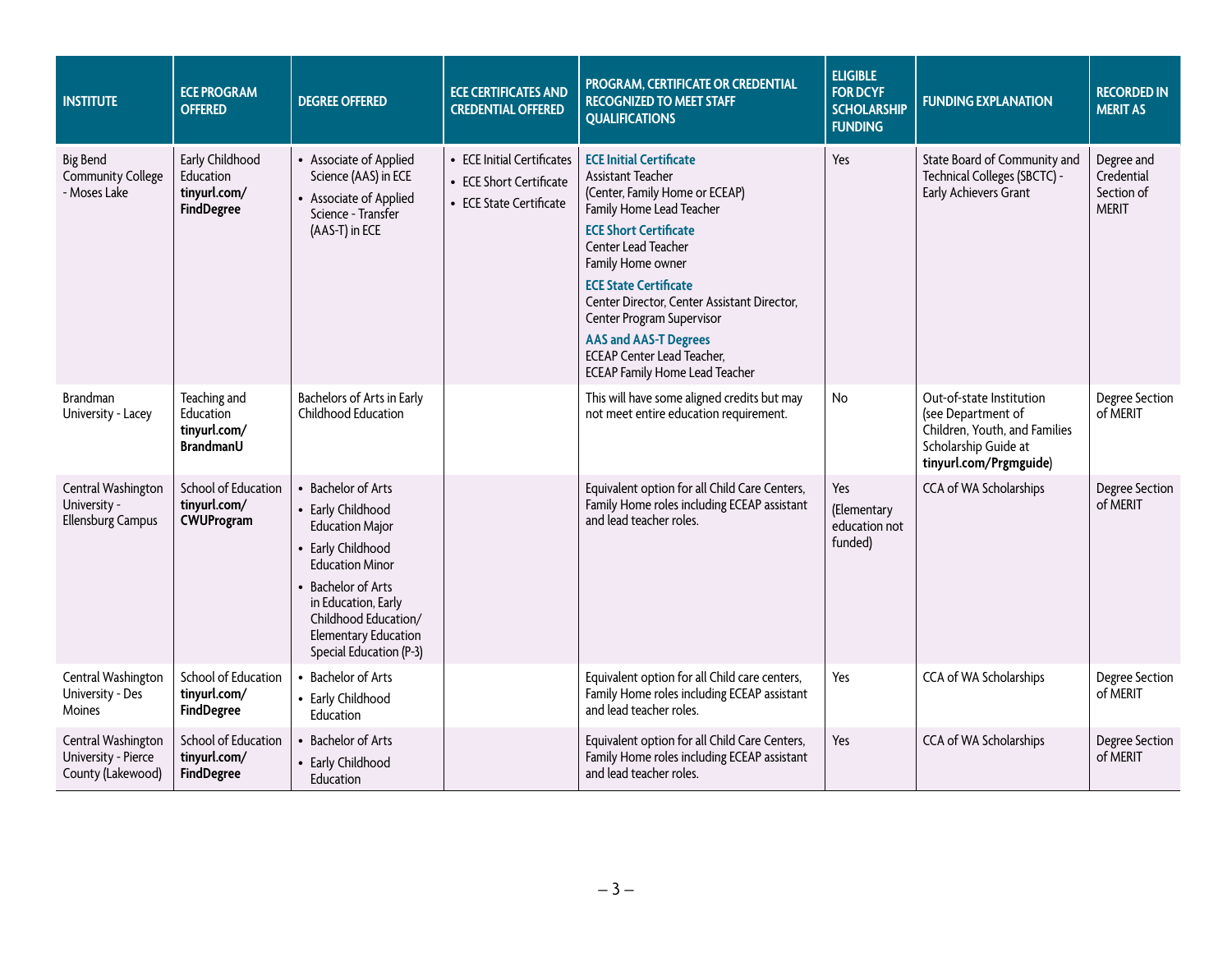| <b>INSTITUTE</b>                      | <b>ECE PROGRAM</b><br><b>OFFERED</b>                                  | <b>DEGREE OFFERED</b>                                                                                                         | <b>ECE CERTIFICATES AND</b><br><b>CREDENTIAL OFFERED</b>                                                                | PROGRAM, CERTIFICATE OR CREDENTIAL<br><b>RECOGNIZED TO MEET STAFF</b><br><b>QUALIFICATIONS</b>                                                                                                                                                                                                                                                                                                                     | <b>ELIGIBLE</b><br><b>FOR DCYF</b><br><b>SCHOLARSHIP</b><br><b>FUNDING</b> | <b>FUNDING EXPLANATION</b>                                                                                      | <b>RECORDED IN</b><br><b>MERIT AS</b>                  |
|---------------------------------------|-----------------------------------------------------------------------|-------------------------------------------------------------------------------------------------------------------------------|-------------------------------------------------------------------------------------------------------------------------|--------------------------------------------------------------------------------------------------------------------------------------------------------------------------------------------------------------------------------------------------------------------------------------------------------------------------------------------------------------------------------------------------------------------|----------------------------------------------------------------------------|-----------------------------------------------------------------------------------------------------------------|--------------------------------------------------------|
| Centralia<br><b>Community College</b> | Early Childhood<br>Education<br>tinyurl.com/<br><b>FindDegree</b>     | • Associate of Applied<br>Science (AAS) in ECE<br>• Associate of Applied<br>Science - Transfer<br>(AAS-T) in ECE              | • ECE Initial Certificates<br>• ECE Short Certificate<br>• ECE State Certificate                                        | <b>Initial Certificate</b><br>Assistant Teacher<br>(Center, Family Home or ECEAP)<br>Family Home Lead Teacher<br><b>Short Certificate</b><br>Center Lead Teacher<br>Family Home owner<br><b>ECE State Certificate</b><br>Center Director, Center Assistant Director,<br>Center Program Supervisor<br><b>AAS and AAS-T Degrees</b><br><b>ECEAP Center Lead Teacher,</b><br><b>ECEAP Family Home Lead Teacher</b>    | Yes                                                                        | State Board of Community and<br>Technical Colleges (SBCTC) -<br>Early Achievers Grant                           | Degree and<br>Credential<br>Section of<br><b>MERIT</b> |
|                                       |                                                                       | Associate of Arts with<br><b>ECE Emphasis</b>                                                                                 |                                                                                                                         | This will have some aligned credits but may<br>not meet entire education requirement.                                                                                                                                                                                                                                                                                                                              | <b>No</b>                                                                  | Less than 30 credits in<br>AA program (see Department<br>of Children, Youth, and Families<br>Scholarship Guide) | <b>Degree Section</b><br>of MERIT                      |
|                                       | <b>Bachelor of Applied</b><br>Science - Teacher<br>Education (BAS-TE) |                                                                                                                               | Equivalent option for all Child Care Centers,<br>Family Home roles including ECEAP assistant<br>and lead teacher roles. | Yes                                                                                                                                                                                                                                                                                                                                                                                                                | CCA of WA Scholarships                                                     | <b>Degree Section</b><br>of MERIT                                                                               |                                                        |
| Clark College                         | Early Childhood<br>Education<br>tinyurl.com/<br><b>FindDegree</b>     | • Associate of Applied<br>Science (AAS) in ECE<br>• Associate of Applied<br>Science - Transfer<br>(AAS-T) in ECE              | • ECE Initial Certificates<br>• ECE Short Certificate<br>• ECE State Certificate                                        | <b>Initial Certificate</b><br>Assistant Teacher<br>(Center, Family Home or ECEAP)<br>Family Home Lead Teacher<br><b>Short Certificate</b><br><b>Center Lead Teacher</b><br>Family Home owner<br><b>State Certificate</b><br>Center Director, Center Assistant Director,<br>Center Program Supervisor<br><b>AAS and AAS-T Degrees</b><br><b>ECEAP Center Lead Teacher.</b><br><b>ECEAP Family Home Lead Teacher</b> | Yes                                                                        | State Board of Community and<br>Technical Colleges (SBCTC) -<br>Early Achievers Grant                           | Degree and<br>Credential<br>Section of<br><b>MERIT</b> |
|                                       |                                                                       | <b>Bachelor of Applied</b><br>Science - Teacher<br>Education (BAS-TE) P-3<br>endorsement (option of<br>bilingual endorsement) |                                                                                                                         | Equivalent option for all Child Care Centers,<br>Family Home roles including ECEAP assistant<br>and lead teacher roles.                                                                                                                                                                                                                                                                                            | Yes                                                                        | CCA of WA Scholarships                                                                                          | <b>Degree Section</b><br>of MERIT                      |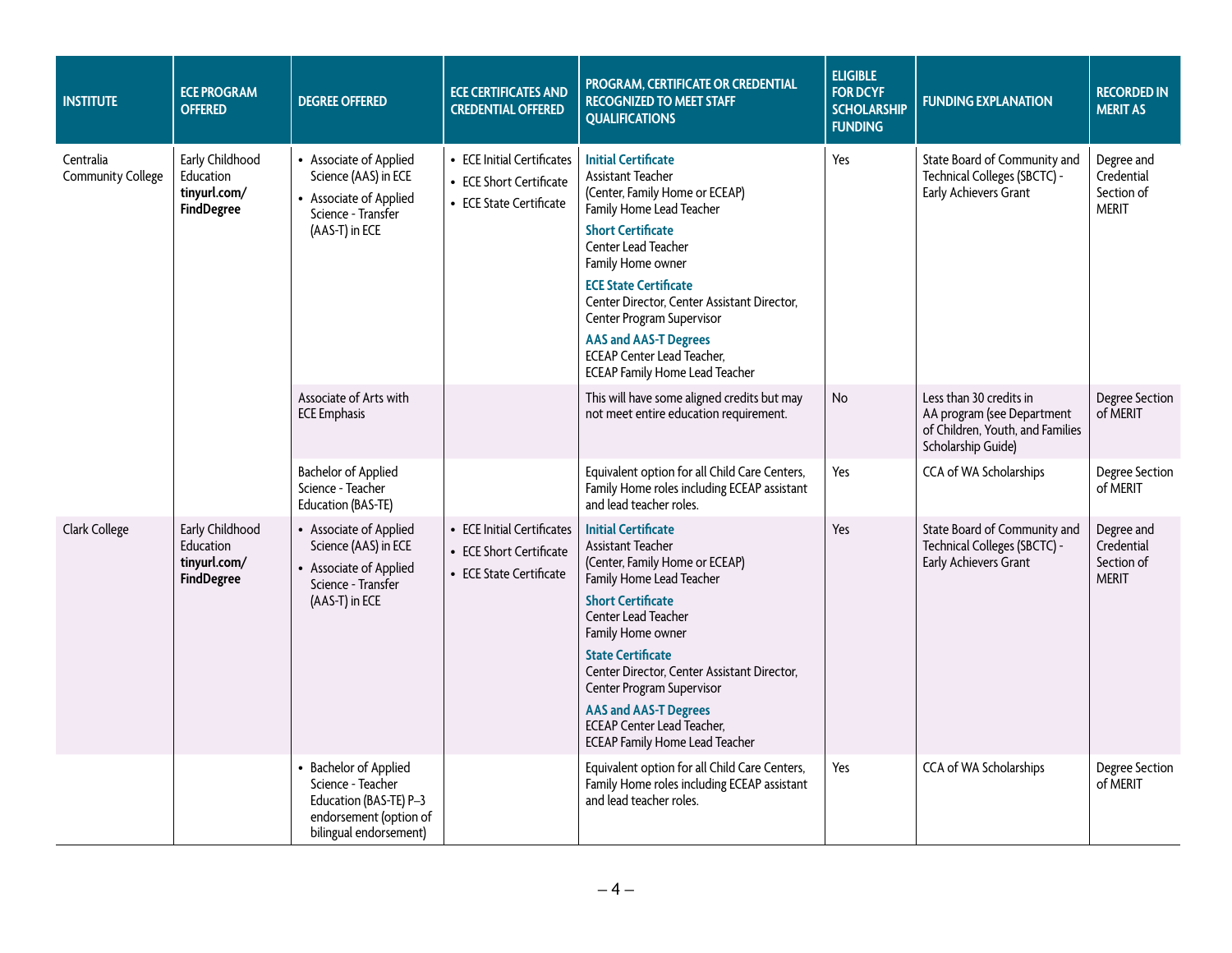| <b>INSTITUTE</b>                               | <b>ECE PROGRAM</b><br><b>OFFERED</b>                              | <b>DEGREE OFFERED</b>                                                                                               | <b>ECE CERTIFICATES AND</b><br><b>CREDENTIAL OFFERED</b>                                                                                                                 | PROGRAM, CERTIFICATE OR CREDENTIAL<br><b>RECOGNIZED TO MEET STAFF</b><br><b>QUALIFICATIONS</b>                                                                                                                                                                                                                                                                                                | <b>ELIGIBLE</b><br><b>FOR DCYF</b><br><b>SCHOLARSHIP</b><br><b>FUNDING</b> | <b>FUNDING EXPLANATION</b>                                                                                     | <b>RECORDED IN</b><br><b>MERIT AS</b>                  |
|------------------------------------------------|-------------------------------------------------------------------|---------------------------------------------------------------------------------------------------------------------|--------------------------------------------------------------------------------------------------------------------------------------------------------------------------|-----------------------------------------------------------------------------------------------------------------------------------------------------------------------------------------------------------------------------------------------------------------------------------------------------------------------------------------------------------------------------------------------|----------------------------------------------------------------------------|----------------------------------------------------------------------------------------------------------------|--------------------------------------------------------|
| Clover Park<br>Technical College -<br>Lakewood | Early Childhood<br>Education<br>tinyurl.com/<br><b>FindDegree</b> | • Associate of Applied<br>Technology (AAT) in ECE<br>• Associate of Applied<br>Science - Transfer<br>(AAS-T) in ECE | • ECE Initial Certificates<br>• ECE Short Certificate<br>• ECE State Certificate                                                                                         | <b>Initial Certificate</b><br>Assistant Teacher<br>(Center, Family Home or ECEAP)<br>Family Home Lead Teacher<br><b>Short Certificate</b><br>Center Lead Teacher<br>Family Home owner<br><b>State Certificate</b><br>Center Director, Center Assistant Director,<br>Center Program Supervisor<br><b>AAT and AAS-T Degrees</b><br>ECEAP Center Lead Teacher, ECEAP Family<br>Home Lead Teacher | Yes                                                                        | State Board of Community and<br>Technical Colleges (SBCTC) -<br>Early Achievers Grant                          | Degree and<br>Credential<br>Section of<br><b>MERIT</b> |
|                                                |                                                                   |                                                                                                                     | • School-Age Out-<br>of-School Program<br>Certificate<br>• Special Needs<br>Certificate<br>• Creating a Green<br>Classroom Certificate<br>• EC Leadership<br>Certificate | This will have some aligned credits but may<br>not meet entire education requirement.                                                                                                                                                                                                                                                                                                         | No                                                                         | Not part of the stackable ECE<br>certificates or equivalent<br>(WAC 110-300-0100:<br>tinyurl.com/110-300-0100) | Credential<br>Section of<br><b>MERIT</b>               |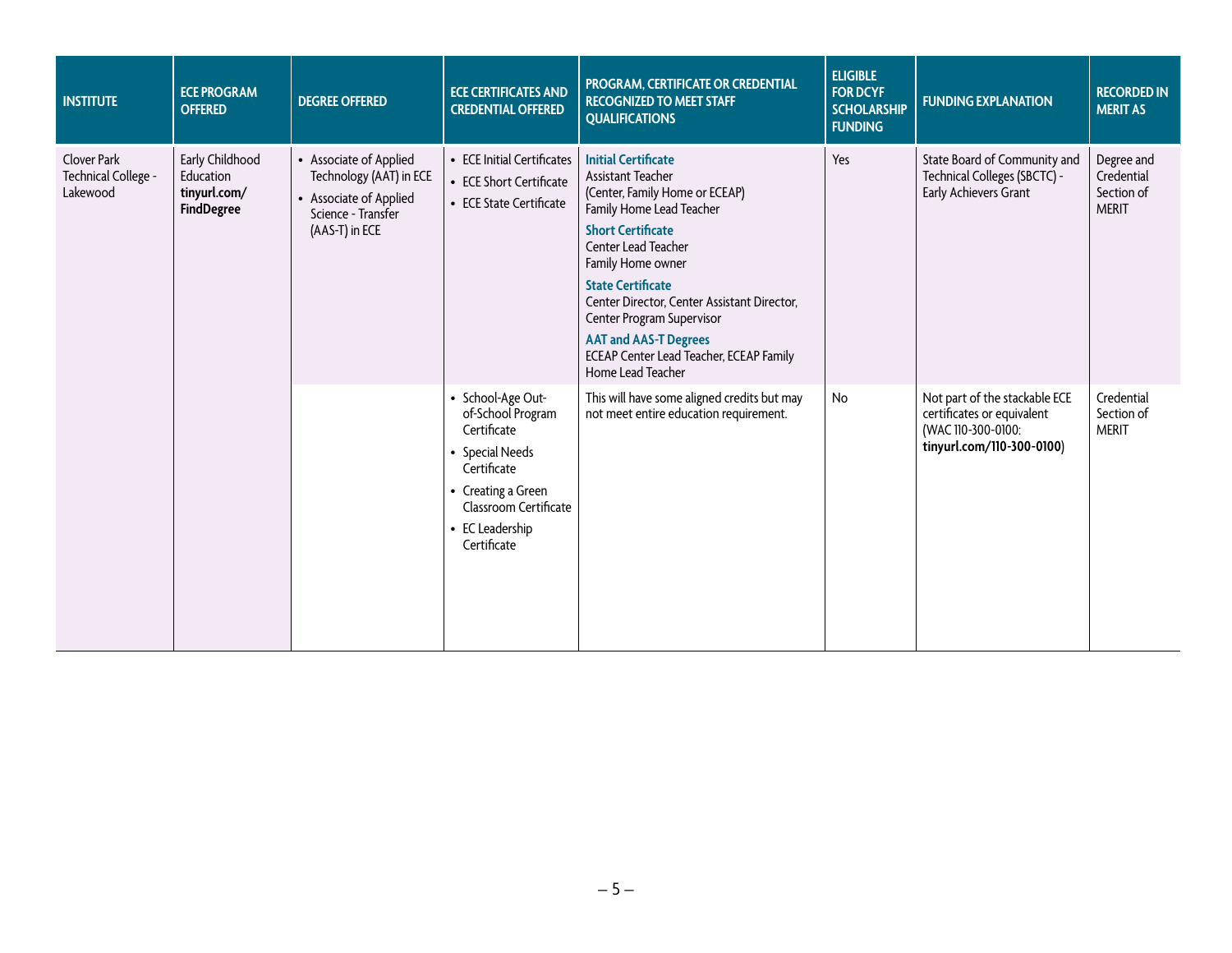| <b>INSTITUTE</b>                                           | <b>ECE PROGRAM</b><br><b>OFFERED</b>                              | <b>DEGREE OFFERED</b>                                                                                            | <b>ECE CERTIFICATES AND</b><br><b>CREDENTIAL OFFERED</b>                         | PROGRAM, CERTIFICATE OR CREDENTIAL<br><b>RECOGNIZED TO MEET STAFF</b><br><b>QUALIFICATIONS</b>                                                                                                                                                                                                                                                                                                                                 | <b>ELIGIBLE</b><br><b>FOR DCYF</b><br><b>SCHOLARSHIP</b><br><b>FUNDING</b> | <b>FUNDING EXPLANATION</b>                                                            | <b>RECORDED IN</b><br><b>MERIT AS</b>                  |
|------------------------------------------------------------|-------------------------------------------------------------------|------------------------------------------------------------------------------------------------------------------|----------------------------------------------------------------------------------|--------------------------------------------------------------------------------------------------------------------------------------------------------------------------------------------------------------------------------------------------------------------------------------------------------------------------------------------------------------------------------------------------------------------------------|----------------------------------------------------------------------------|---------------------------------------------------------------------------------------|--------------------------------------------------------|
| Columbia Basin<br>College - Pasco                          | Early Childhood<br>Education<br>tinyurl.com/<br><b>FindDegree</b> | • Associate of Applied<br>Science (AAS) in ECE<br>• Associate of Applied<br>Science - Transfer<br>(AAS-T) in ECE | • ECE Initial Certificates<br>• ECE Short Certificate<br>• ECE State Certificate | <b>ECE Initial Certificate</b><br><b>Assistant Teacher</b><br>(Center, Family Home or ECEAP)<br>Family Home Lead Teacher<br><b>ECE Short Certificate</b><br>Center Lead Teacher<br>Family Home owner<br><b>ECE State Certificate</b><br>Center Director, Center Assistant Director,<br>Center Program Supervisor<br><b>AAS and AAS-T Degrees</b><br><b>ECEAP Center Lead Teacher,</b><br><b>ECEAP Family Home Lead Teacher</b> | Yes                                                                        | State Board of Community and<br>Technical Colleges (SBCTC) -<br>Early Achievers Grant | Degree and<br>Credential<br>Section of<br><b>MERIT</b> |
|                                                            |                                                                   | <b>Bachelor of Applied</b><br>Science in Teacher<br>Education                                                    |                                                                                  | Equivalent option for all Child Care Centers,<br>Family Home roles including ECEAP assistant<br>and lead teacher roles.                                                                                                                                                                                                                                                                                                        | Yes                                                                        | CCA of WA Scholarships                                                                | Degree Section<br>of MERIT                             |
| Eastern Washington<br>University - Main<br>Campus (Cheney) | Department<br>of Education<br>tinyurl.com/<br><b>FindDegree</b>   | Bachelors of Arts in<br>Education, P3 Teacher<br>Certification with ECE<br>major                                 |                                                                                  | Equivalent option for all Child Care Centers,<br>Family Home roles including ECEAP assistant<br>and lead teacher roles.                                                                                                                                                                                                                                                                                                        | Yes                                                                        | CCA of WA Scholarships                                                                | <b>Degree Section</b><br>of MERIT                      |
|                                                            |                                                                   | Bachelors of Arts in<br>Education, ECE and ECE<br>Special Ed Major                                               |                                                                                  | Equivalent option for all Child Care Centers,<br>Family Home roles including ECEAP assistant<br>and lead teacher roles.                                                                                                                                                                                                                                                                                                        | Yes                                                                        | CCA of WA Scholarships                                                                | <b>Degree Section</b><br>of MERIT                      |
|                                                            |                                                                   | Bachelors of Arts in<br>Children's Studies                                                                       |                                                                                  | Equivalent option for all Child Care Centers,<br>Family Home roles including ECEAP assistant<br>and lead teacher roles.                                                                                                                                                                                                                                                                                                        | Yes                                                                        | CCA of WA Scholarships<br>(Pathway "C")                                               | <b>Degree Section</b><br>of MERIT                      |
| Eastern Washington<br>University - Bellevue<br>Campus      | Department<br>of Education<br>tinyurl.com/<br><b>FindDegree</b>   | <b>Bachelors of Arts in</b><br>Children's Studies                                                                |                                                                                  | Equivalent option for all Child Care Centers,<br>Family Home roles including ECEAP assistant<br>and lead teacher roles.                                                                                                                                                                                                                                                                                                        | Yes                                                                        | CCA of WA Scholarships<br>(Pathway "C")                                               | <b>Degree Section</b><br>of MERIT                      |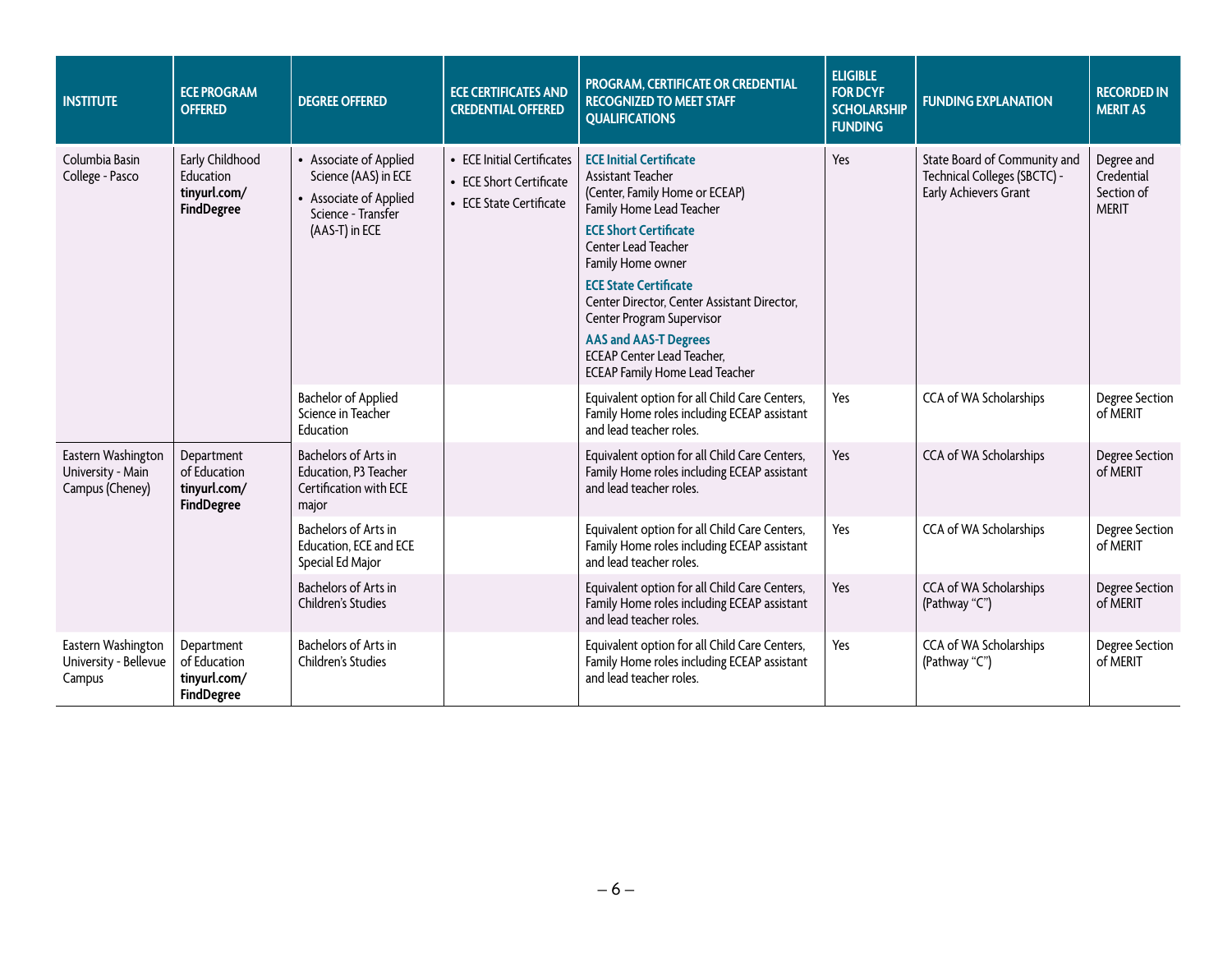| <b>INSTITUTE</b>                                                                                  | <b>ECE PROGRAM</b><br><b>OFFERED</b>                              | <b>DEGREE OFFERED</b>                                                                                           | <b>ECE CERTIFICATES AND</b><br><b>CREDENTIAL OFFERED</b>                         | PROGRAM, CERTIFICATE OR CREDENTIAL<br><b>RECOGNIZED TO MEET STAFF</b><br><b>QUALIFICATIONS</b>                                                                                                                                                                                                                                                                                                                         | <b>ELIGIBLE</b><br><b>FOR DCYF</b><br><b>SCHOLARSHIP</b><br><b>FUNDING</b> | <b>FUNDING EXPLANATION</b>                                                                                                                                                         | <b>RECORDED IN</b><br><b>MERIT AS</b>                  |
|---------------------------------------------------------------------------------------------------|-------------------------------------------------------------------|-----------------------------------------------------------------------------------------------------------------|----------------------------------------------------------------------------------|------------------------------------------------------------------------------------------------------------------------------------------------------------------------------------------------------------------------------------------------------------------------------------------------------------------------------------------------------------------------------------------------------------------------|----------------------------------------------------------------------------|------------------------------------------------------------------------------------------------------------------------------------------------------------------------------------|--------------------------------------------------------|
| Early Childhood<br>Edmonds College -<br>Edmonds<br>Education<br>tinyurl.com/<br><b>FindDegree</b> |                                                                   | • Associate of Technical<br>Arts (ATA) in ECE<br>• Associate of Applied<br>Science - Transfer<br>(AAS-T) in ECE | • ECE Initial Certificates<br>• ECE Short Certificate<br>• ECE State Certificate | <b>ECE Initial Certificate</b><br>Assistant Teacher<br>Center, Family Home or ECEAP)<br>Family Home Lead Teacher<br><b>ECE Short Certificate</b><br>Center Lead Teacher<br>Family Home owner<br><b>ECE State Certificate</b><br>Center Director, Center Assistant Director,<br>Center Program Supervisor<br><b>ATA and AAS-T Degrees</b><br><b>ECEAP Center Lead Teacher,</b><br><b>ECEAP Family Home Lead Teacher</b> | Yes                                                                        | State Board of Community and<br>Technical Colleges (SBCTC) -<br>Early Achievers Grant                                                                                              | Degree and<br>Credential<br>Section of<br><b>MERIT</b> |
|                                                                                                   |                                                                   |                                                                                                                 | • ECE Intermediate<br>Certificate                                                | This will have some aligned credits but may<br>not meet entire education requirement.                                                                                                                                                                                                                                                                                                                                  | No                                                                         | Not part of the stackable ECE<br>certificates or equivalent<br>(WAC 110-300-0100: tinyurl.<br>com/110-300-0100)                                                                    | Credential<br>Section of<br><b>MERIT</b>               |
|                                                                                                   |                                                                   | The Bachelor of Applied<br>Science (BAS) in Child,<br>Youth, and Family Studies<br>degree                       |                                                                                  | Equivalent option for all Child Care Centers,<br>Family Home roles including ECEAP assistant<br>and lead teacher roles.                                                                                                                                                                                                                                                                                                | Possible                                                                   | This degree will not always be<br>an ECE degree, depending on<br>the coursework taken. Student<br>should meet with an Advisor to<br>plan coursework that will meet<br>competencies | <b>Degree Section</b><br>of MERIT                      |
| <b>Everett Community</b><br>College - Everett                                                     | Early Childhood<br>Education<br>tinyurl.com/<br><b>FindDegree</b> | Associate of Technical Arts<br>(ATA) in ECE                                                                     | • ECE Initial Certificates<br>• ECE Short Certificate<br>• ECE State Certificate | <b>ECE Initial Certificate</b><br>Assistant Teacher<br>(Center, Family Home or ECEAP)<br><b>Family Home Lead Teacher</b><br><b>ECE Short Certificate</b><br>Center Lead Teacher<br>Family Home owner<br><b>ECE State Certificate</b><br>Center Director, Center Assistant Director,<br>Center Program Supervisor<br><b>AA Degrees</b><br><b>ECEAP Center Lead Teacher,</b><br><b>ECEAP Family Home Lead Teacher</b>    | Yes                                                                        | State Board of Community and<br>Technical Colleges (SBCTC) -<br>Early Achievers Grant                                                                                              | Degree and<br>Credential<br>Section of<br><b>MERIT</b> |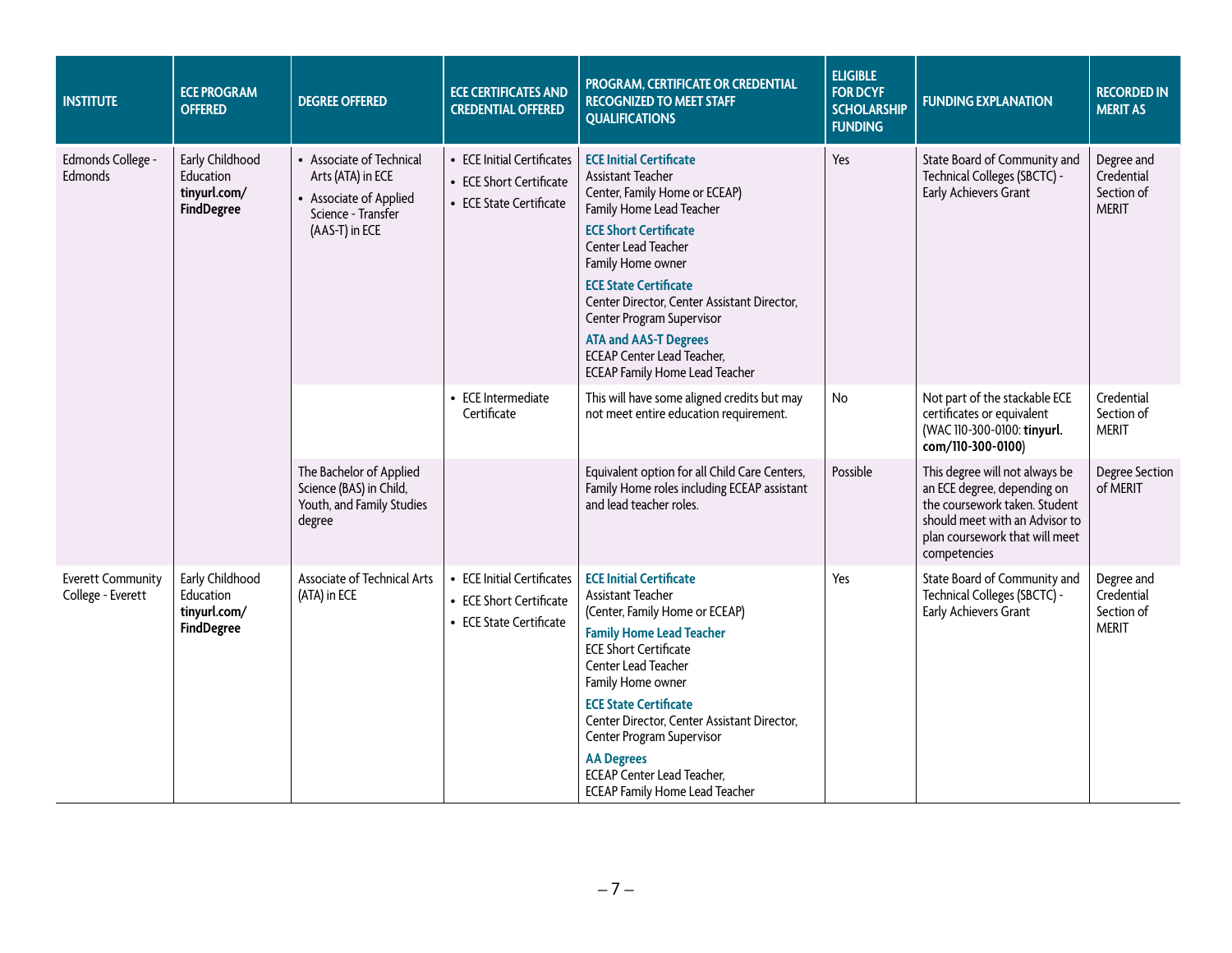| <b>INSTITUTE</b>                                                                                        | <b>ECE PROGRAM</b><br><b>OFFERED</b>                                                                 | <b>DEGREE OFFERED</b>                                                                                               | <b>ECE CERTIFICATES AND</b><br><b>CREDENTIAL OFFERED</b>                         | PROGRAM, CERTIFICATE OR CREDENTIAL<br><b>RECOGNIZED TO MEET STAFF</b><br><b>QUALIFICATIONS</b>                                                                                                                                                                                                                                                                                                                | <b>ELIGIBLE</b><br><b>FOR DCYF</b><br><b>SCHOLARSHIP</b><br><b>FUNDING</b> | <b>FUNDING EXPLANATION</b>                                                                                                                                                             | <b>RECORDED IN</b><br><b>MERIT AS</b>                  |
|---------------------------------------------------------------------------------------------------------|------------------------------------------------------------------------------------------------------|---------------------------------------------------------------------------------------------------------------------|----------------------------------------------------------------------------------|---------------------------------------------------------------------------------------------------------------------------------------------------------------------------------------------------------------------------------------------------------------------------------------------------------------------------------------------------------------------------------------------------------------|----------------------------------------------------------------------------|----------------------------------------------------------------------------------------------------------------------------------------------------------------------------------------|--------------------------------------------------------|
| Evergreen Tacoma                                                                                        | Early Childhood<br><b>Education Program</b><br>at Evergreen Tacoma<br>tinyurl.com/<br><b>TESCECE</b> | BA in Liberal Arts with<br>an Emphasis on Early<br>Childhood Education                                              |                                                                                  | Related option for all Child Care Centers,<br>Family Home roles including ECEAP assistant<br>and lead teacher roles. NOTE: any deviation<br>from the outlined program will not receive<br>funding and will not meet the related option.                                                                                                                                                                       | Yes                                                                        | CCA of WA Scholarships                                                                                                                                                                 | Degree Section<br>of MERIT                             |
| Goddard College -<br>Seattle campus                                                                     | <b>Education Programs</b><br>tinyurl.com/<br><b>FindDegree</b>                                       | <b>Bachelor of Arts in</b><br>Education-Dual Language<br>Early Childhood Education                                  |                                                                                  | Equivalent option for all Child Care Centers,<br>Family Home roles including ECEAP assistant<br>and lead teacher roles.                                                                                                                                                                                                                                                                                       | No                                                                         | Out-of-state Institution<br>(see Department of<br>Children, Youth, and Families<br>Scholarship Guide at<br>tinyurl.com/Prgmguide)                                                      | <b>Degree Section</b><br>of MERIT                      |
| Gonzaga University<br>- Spokane                                                                         | School of Education<br>tinyurl.com/<br><b>FindDegree</b>                                             | <b>Bachelors of Arts of</b><br><b>Education Endorsements</b><br>in Early Childhood Special<br>Education and Pre-K-3 |                                                                                  | Equivalent option for all Child Care Centers,<br>Family Home roles including ECEAP assistant<br>and lead teacher roles.                                                                                                                                                                                                                                                                                       | Yes                                                                        | CCA of WA Scholarships                                                                                                                                                                 | Degree Section<br>of MERIT                             |
| Early Childhood<br>Grays Harbor<br>College - Aberdeen<br>Education<br>tinyurl.com/<br><b>FindDegree</b> |                                                                                                      | Associate of Applied<br>Science (AAS) in ECE                                                                        | • ECE Initial Certificates<br>• ECE Short Certificate<br>• ECE State Certificate | <b>ECE Initial Certificate</b><br>Assistant Teacher<br>(Center, Family Home or ECEAP)<br>Family Home Lead Teacher<br><b>ECE Short Certificate</b><br>Center Lead Teacher<br>Family Home owner<br><b>ECE State Certificate</b><br>Center Director, Center Assistant Director,<br>Center Program Supervisor<br><b>AAS Degrees</b><br><b>ECEAP Center Lead Teacher,</b><br><b>ECEAP Family Home Lead Teacher</b> | Yes                                                                        | State Board of Community and<br>Technical Colleges (SBCTC) -<br>Early Achievers Grant                                                                                                  | Degree and<br>Credential<br>Section of<br><b>MERIT</b> |
|                                                                                                         |                                                                                                      |                                                                                                                     | Child Life Certificate<br>(24 ECE credits)                                       | This will have some aligned credits but may<br>not meet entire education requirement.                                                                                                                                                                                                                                                                                                                         | <b>No</b>                                                                  | Certificate is focused on<br>hospital settings, helping<br>families understand medical<br>issues that may arise with their<br>children.<br>Program description: tinyurl.<br>com/GHCEdu | Credential<br>section of<br><b>MERIT</b>               |
|                                                                                                         |                                                                                                      | <b>Bachelor of Applied</b><br>Science - Teacher<br>Education                                                        |                                                                                  | Equivalent option for all Child Care Centers,<br>Family Home roles including ECEAP assistant<br>and lead teacher roles.                                                                                                                                                                                                                                                                                       | Yes                                                                        | CCA of WA Scholarships                                                                                                                                                                 | <b>Degree Section</b><br>of MERIT                      |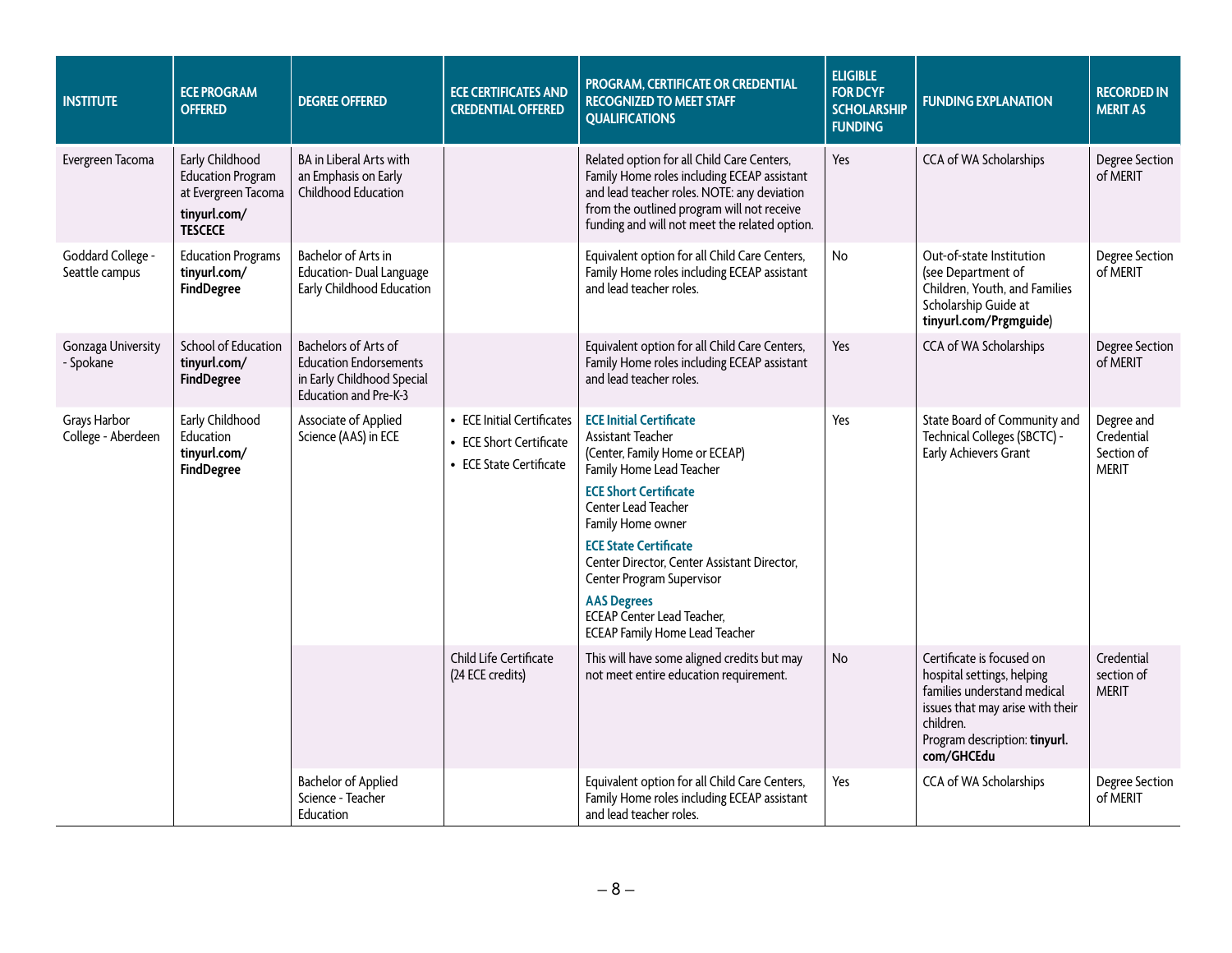| <b>INSTITUTE</b>                   | <b>ECE PROGRAM</b><br><b>OFFERED</b>                              | <b>DEGREE OFFERED</b>                                                                                            | <b>ECE CERTIFICATES AND</b><br><b>CREDENTIAL OFFERED</b>                              | PROGRAM, CERTIFICATE OR CREDENTIAL<br><b>RECOGNIZED TO MEET STAFF</b><br><b>QUALIFICATIONS</b>                                                                                                                                                                                                                                                                                                                                        | <b>ELIGIBLE</b><br><b>FOR DCYF</b><br><b>SCHOLARSHIP</b><br><b>FUNDING</b>                                      | <b>FUNDING EXPLANATION</b>                                                            | <b>RECORDED IN</b><br><b>MERIT AS</b>                  |
|------------------------------------|-------------------------------------------------------------------|------------------------------------------------------------------------------------------------------------------|---------------------------------------------------------------------------------------|---------------------------------------------------------------------------------------------------------------------------------------------------------------------------------------------------------------------------------------------------------------------------------------------------------------------------------------------------------------------------------------------------------------------------------------|-----------------------------------------------------------------------------------------------------------------|---------------------------------------------------------------------------------------|--------------------------------------------------------|
| Green River College<br>- Auburn    | Early Childhood<br>Education<br>tinyurl.com/<br><b>FindDegree</b> | • Associate of Applied<br>Science (AAS) in ECE<br>• Associate of Applied<br>Science - Transfer<br>(AAS-T) in ECE | • ECE Initial Certificates<br>• ECE Short Certificate<br>• ECE State Certificate      | <b>ECE Initial Certificate</b><br><b>Assistant Teacher</b><br>(Center, Family Home or ECEAP)<br>Family Home Lead Teacher<br><b>ECE Short Certificate</b><br><b>Center Lead Teacher</b><br>Family Home owner<br><b>ECE State Certificate</b><br>Center Director, Center Assistant Director,<br>Center Program Supervisor<br><b>AAS and AAS-T Degrees</b><br><b>ECEAP Center Lead Teacher,</b><br><b>ECEAP Family Home Lead Teacher</b> | Yes                                                                                                             | State Board of Community and<br>Technical Colleges (SBCTC) -<br>Early Achievers Grant | Degree and<br>Credential<br>Section of<br><b>MERIT</b> |
|                                    |                                                                   | • ECE Certificate<br>• Early Childhood<br><b>Assistant Teacher</b><br>Certificate                                | This will have some aligned credits but may<br>not meet entire education requirement. | No                                                                                                                                                                                                                                                                                                                                                                                                                                    | Not part of the stackable ECE<br>certificates or equivalent<br>(WAC 110-300-0100: tinyurl.<br>com/110-300-0100) | Credential<br>section of<br><b>MERIT</b>                                              |                                                        |
|                                    |                                                                   | <b>ECE Bachelor of Applied</b><br>Science: Infant and Child<br><b>Mental Health</b>                              |                                                                                       | Equivalent option for all Child Care Centers,<br>Family Home roles including ECEAP assistant<br>and lead teacher roles.                                                                                                                                                                                                                                                                                                               | Yes                                                                                                             | CCA of WA Scholarships                                                                | <b>Degree Section</b><br>of MERIT                      |
| Heritage University<br>- Toppenish | Education<br>tinyurl.com/<br><b>FindDegree</b>                    | Bachelor of Arts degree in<br>education, Early Childhood<br><b>Studies</b>                                       |                                                                                       | Equivalent option for all Child Care Centers,<br>Family Home roles including ECEAP assistant<br>and lead teacher roles.                                                                                                                                                                                                                                                                                                               | Yes                                                                                                             | CCA of WA Scholarships                                                                | Degree Section<br>of MERIT                             |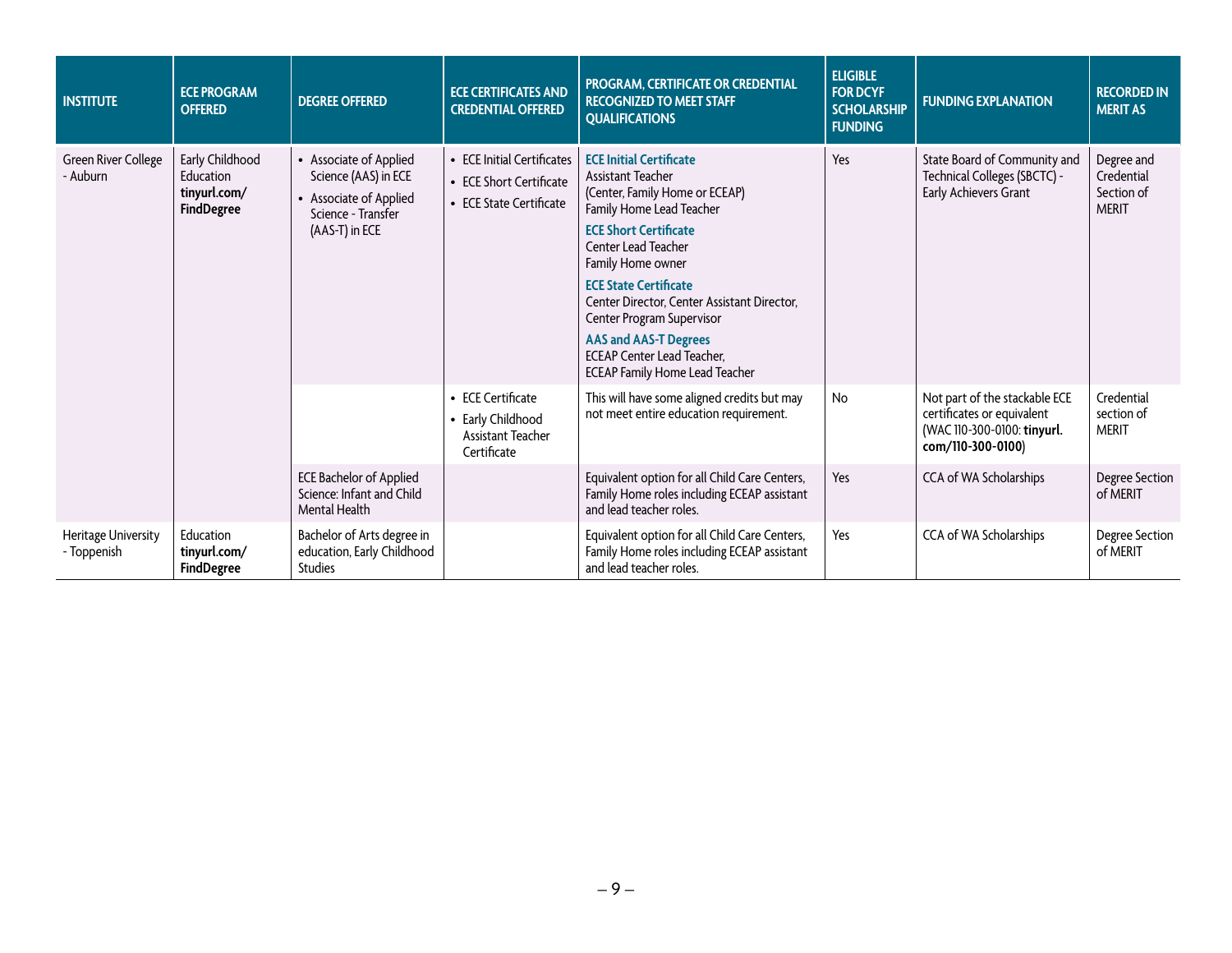| <b>INSTITUTE</b>                                                                                      | <b>ECE PROGRAM</b><br><b>OFFERED</b>                                                                                                                                           | <b>DEGREE OFFERED</b>                                                            | <b>ECE CERTIFICATES AND</b><br><b>CREDENTIAL OFFERED</b>                                                                                                                                                                                                                                                                                                                                                             | PROGRAM, CERTIFICATE OR CREDENTIAL<br><b>RECOGNIZED TO MEET STAFF</b><br><b>QUALIFICATIONS</b>                                                                                                                                                                                                                                                                                                                       | <b>ELIGIBLE</b><br><b>FOR DCYF</b><br><b>SCHOLARSHIP</b><br><b>FUNDING</b>            | <b>FUNDING EXPLANATION</b>                                                            | <b>RECORDED IN</b><br><b>MERIT AS</b>                  |
|-------------------------------------------------------------------------------------------------------|--------------------------------------------------------------------------------------------------------------------------------------------------------------------------------|----------------------------------------------------------------------------------|----------------------------------------------------------------------------------------------------------------------------------------------------------------------------------------------------------------------------------------------------------------------------------------------------------------------------------------------------------------------------------------------------------------------|----------------------------------------------------------------------------------------------------------------------------------------------------------------------------------------------------------------------------------------------------------------------------------------------------------------------------------------------------------------------------------------------------------------------|---------------------------------------------------------------------------------------|---------------------------------------------------------------------------------------|--------------------------------------------------------|
| Early Childhood<br>Highline College -<br>Education<br>Des Moines<br>tinyurl.com/<br><b>FindDegree</b> | Associate of Applied<br>Science (AAS) in ECE                                                                                                                                   | • ECE Initial Certificates<br>• ECE Short Certificate<br>• ECE State Certificate | <b>Initial Certificate</b><br>Assistant Teacher<br>(Center, Family Home or ECEAP)<br>Family Home Lead Teacher<br><b>ECE Short Certificate</b><br><b>Center Lead Teacher</b><br>Family Home owner<br><b>ECE State Certificate</b><br>Center Director, Center Assistant Director,<br>Center Program Supervisor<br><b>AAS and Degrees</b><br><b>ECEAP Center Lead Teacher,</b><br><b>ECEAP Family Home Lead Teacher</b> | Yes                                                                                                                                                                                                                                                                                                                                                                                                                  | State Board of Community and<br>Technical Colleges (SBCTC) -<br>Early Achievers Grant | Degree and<br>Credential<br>Section of<br><b>MERIT</b>                                |                                                        |
|                                                                                                       | • Bachelor of Applied<br>Science in Teaching and<br>Early Learning; non-<br>certificated<br>• Bachelor of Applied<br>Science - Teaching<br>and Early Learning;<br>Certificated |                                                                                  | Equivalent option for all Child Care Centers,<br>Family Home roles including ECEAP assistant<br>and lead teacher roles.                                                                                                                                                                                                                                                                                              | Yes                                                                                                                                                                                                                                                                                                                                                                                                                  | CCA of WA Scholarships                                                                | <b>Degree Section</b><br>of MERIT                                                     |                                                        |
| Lake Washington<br>Institute of<br>Technology                                                         | Early Childhood<br>Education<br>tinyurl.com/<br><b>FindDegree</b>                                                                                                              | Associate of Applied<br>Science (AAS) in ECE                                     | • ECE Initial Certificates<br>• ECE Short Certificate<br>• ECE State Certificate                                                                                                                                                                                                                                                                                                                                     | <b>ECE Initial Certificate</b><br>Assistant Teacher<br>(Center, Family Home or ECEAP)<br>Family Home Lead Teacher<br><b>ECE Short Certificate</b><br><b>Center Lead Teacher</b><br>Family Home owner<br><b>ECE State Certificate</b><br>Center Director, Center Assistant Director,<br>Center Program Supervisor<br><b>AAS Degrees</b><br><b>ECEAP Center Lead Teacher,</b><br><b>ECEAP Family Home Lead Teacher</b> | Yes                                                                                   | State Board of Community and<br>Technical Colleges (SBCTC) -<br>Early Achievers Grant | Degree and<br>Credential<br>Section of<br><b>MERIT</b> |
|                                                                                                       |                                                                                                                                                                                | <b>ECE Bachelor of Applied</b><br>Science in Early Childhood<br>Education        |                                                                                                                                                                                                                                                                                                                                                                                                                      | Equivalent option for all Child care centers,<br>Family Home roles including ECEAP assistant<br>and lead teacher roles.                                                                                                                                                                                                                                                                                              | Yes                                                                                   | CCA of WA Scholarships                                                                | Degree Section<br>of MERIT                             |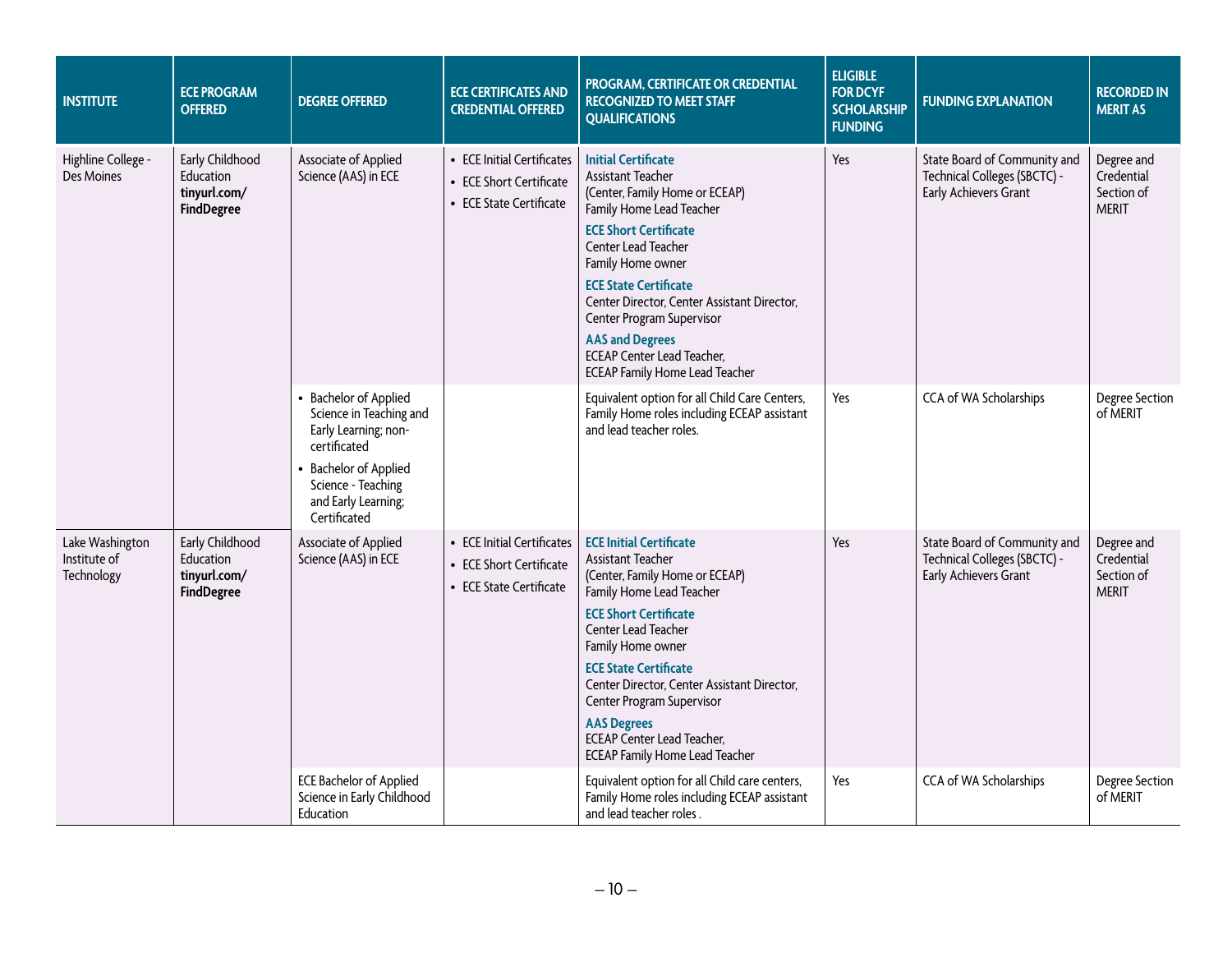| <b>INSTITUTE</b>                     | <b>ECE PROGRAM</b><br><b>OFFERED</b>                              | <b>DEGREE OFFERED</b>                                                                                            | <b>ECE CERTIFICATES AND</b><br><b>CREDENTIAL OFFERED</b>                         | PROGRAM, CERTIFICATE OR CREDENTIAL<br><b>RECOGNIZED TO MEET STAFF</b><br><b>QUALIFICATIONS</b>                                                                                                                                                                                                                                                                                                                          | <b>ELIGIBLE</b><br><b>FOR DCYF</b><br><b>SCHOLARSHIP</b><br><b>FUNDING</b> | <b>FUNDING EXPLANATION</b>                                                                | <b>RECORDED IN</b><br><b>MERIT AS</b>                  |
|--------------------------------------|-------------------------------------------------------------------|------------------------------------------------------------------------------------------------------------------|----------------------------------------------------------------------------------|-------------------------------------------------------------------------------------------------------------------------------------------------------------------------------------------------------------------------------------------------------------------------------------------------------------------------------------------------------------------------------------------------------------------------|----------------------------------------------------------------------------|-------------------------------------------------------------------------------------------|--------------------------------------------------------|
| Lower Columbia<br>College - Longview | Early Childhood<br>Education<br>tinyurl.com/<br><b>FindDegree</b> | • Associate of Applied<br>Science (AAS) in ECE<br>• Associate of Applied<br>Science - Transfer<br>(AAS-T) in ECE | • ECE Initial Certificates<br>• ECE Short Certificate<br>• ECE State Certificate | <b>ECE Initial Certificate</b><br>Assistant Teacher<br>(Center, Family Home or ECEAP)<br>Family Home Lead Teacher<br><b>ECE Short Certificate</b><br>Center Lead Teacher<br>Family Home owner<br><b>ECE State Certificate</b><br>Center Director, Center Assistant Director,<br>Center Program Supervisor<br><b>AAS and AAS-T Degrees</b><br><b>ECEAP Center Lead Teacher,</b><br><b>ECEAP Family Home Lead Teacher</b> | Yes                                                                        | State Board of Community and<br>Technical Colleges (SBCTC) -<br>Early Achievers Grant     | Degree and<br>Credential<br>Section of<br><b>MERIT</b> |
|                                      |                                                                   | Associate of Arts - Direct<br>Transfer Agreement w/ ECE<br>Emphasis                                              |                                                                                  | This will have some aligned credits but may<br>not meet entire education requirement.                                                                                                                                                                                                                                                                                                                                   | No                                                                         | Less than 30 credits in AA<br>program (see Department of<br>Children, Youth, and Families | <b>Degree Section</b><br>of MERIT                      |
|                                      | <b>Bachelor of Applied</b><br>Science - Teacher<br>Education      |                                                                                                                  |                                                                                  | Equivalent option for all Child Care Centers,<br>Family Home roles including ECEAP assistant<br>and lead teacher roles.                                                                                                                                                                                                                                                                                                 | Yes                                                                        | CCA of WA Scholarships                                                                    | <b>Degree Section</b><br>of MERIT                      |
| North Seattle<br>College             | Early Childhood<br>Education<br>tinyurl.com/<br><b>ECENSC</b>     | Associate of Applied<br>Science (AAS) in ECE                                                                     | • ECE Initial Certificates<br>• ECE Short Certificate<br>• ECE State Certificate | <b>ECE Initial Certificate</b><br>Assistant Teacher<br>(Center, Family Home or ECEAP)<br>Family Home Lead Teacher<br><b>ECE Short Certificate</b><br>Center Lead Teacher<br>Family Home owner<br><b>ECE State Certificate</b><br>Center Director, Center Assistant Director,<br>Center Program Supervisor<br><b>AAS Degrees</b><br><b>ECEAP Center Lead Teacher,</b><br><b>ECEAP Family Home Lead Teacher</b>           | Yes                                                                        | State Board of Community and<br>Technical Colleges (SBCTC) -<br>Early Achievers Grant     | Degree and<br>Credential<br>Section of<br><b>MERIT</b> |
|                                      |                                                                   | <b>ECE Bachelor of Applied</b><br>Science                                                                        |                                                                                  | Equivalent option for all Child Care Centers,<br>Family Home roles including ECEAP assistant<br>and lead teacher roles.                                                                                                                                                                                                                                                                                                 | Yes                                                                        | CCA of WA Scholarships                                                                    | <b>Degree Section</b><br>of MERIT                      |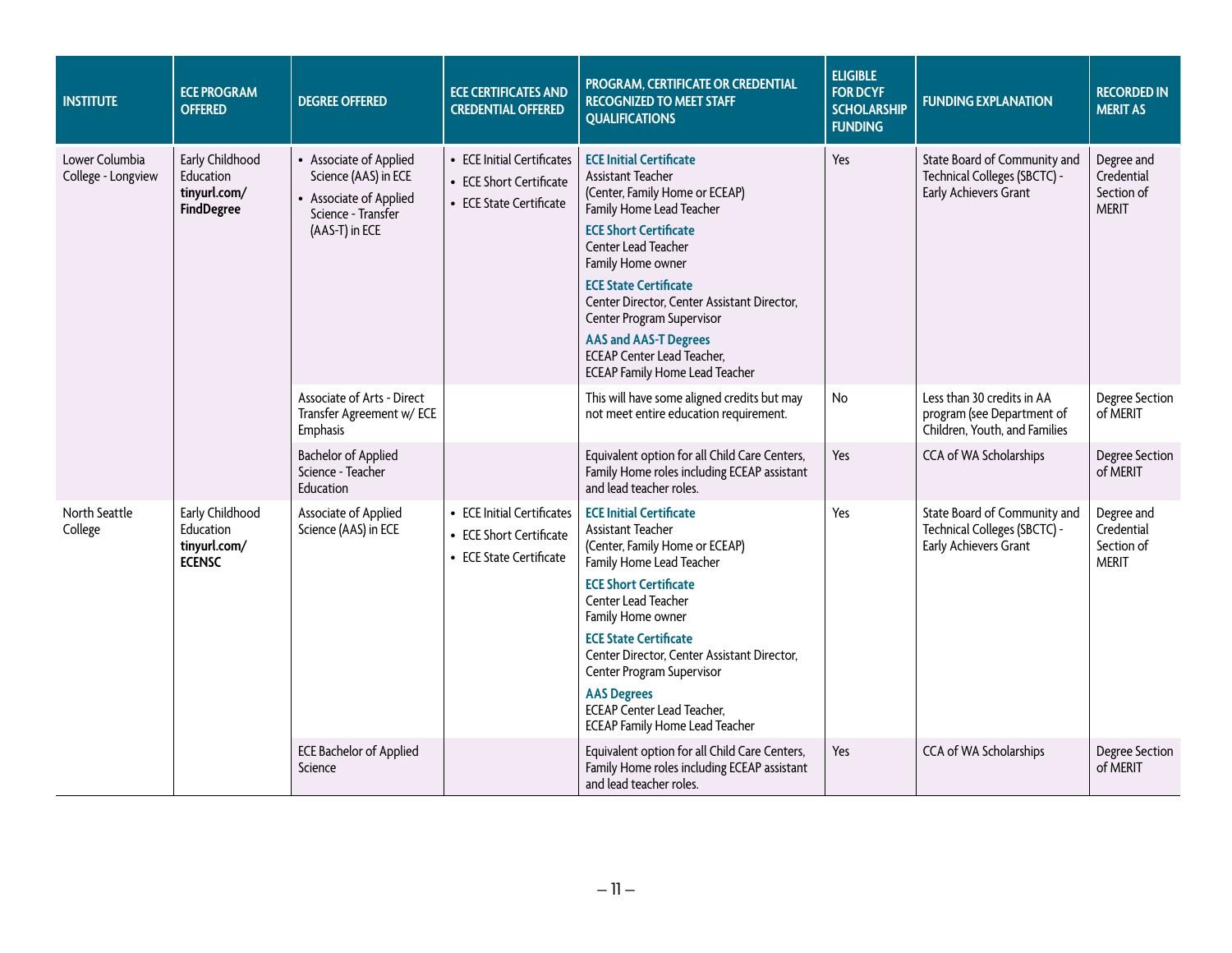| <b>INSTITUTE</b>                      | <b>ECE PROGRAM</b><br><b>OFFERED</b>                              | <b>DEGREE OFFERED</b>                              | <b>ECE CERTIFICATES AND</b><br><b>CREDENTIAL OFFERED</b>                              | PROGRAM, CERTIFICATE OR CREDENTIAL<br><b>RECOGNIZED TO MEET STAFF</b><br><b>QUALIFICATIONS</b>                                                                                                                                                                                                                                                                                                                | <b>ELIGIBLE</b><br><b>FOR DCYF</b><br><b>SCHOLARSHIP</b><br><b>FUNDING</b> | <b>FUNDING EXPLANATION</b>                                                            | <b>RECORDED IN</b><br><b>MERIT AS</b>                  |
|---------------------------------------|-------------------------------------------------------------------|----------------------------------------------------|---------------------------------------------------------------------------------------|---------------------------------------------------------------------------------------------------------------------------------------------------------------------------------------------------------------------------------------------------------------------------------------------------------------------------------------------------------------------------------------------------------------|----------------------------------------------------------------------------|---------------------------------------------------------------------------------------|--------------------------------------------------------|
| Northwest Indian<br>College           | Early Childhood<br>Education<br>tinyurl.com/<br>FindDegree        | Associate of Applied<br>Science - Transfer (AAS-T) | • ECE Initial Certificates<br>• ECE Short Certificate                                 | <b>ECE Initial Certificate</b><br><b>Assistant Teacher</b><br>(Center, Family Home or ECEAP)<br>Family Home Lead Teacher<br><b>ECE Short Certificate</b><br>Center Lead Teacher<br>Family Home owner<br><b>AAS-T Degrees</b><br>Center Director, Center Assistant Director,<br>Center Program Supervisor                                                                                                      | No                                                                         | Working on an agreement                                                               | Degree and<br>Credential<br>Section of<br><b>MERIT</b> |
| Olympic College -<br><b>Bremerton</b> | Early Childhood<br>Education<br>tinyurl.com/<br><b>FindDegree</b> | Associate of Technical Arts<br>(ATA) in ECE        | <b>ECE Initial Certificates</b><br>• ECE Short Certificate<br>• ECE State Certificate | <b>ECE Initial Certificate</b><br>Assistant Teacher<br>(Center, Family Home or ECEAP)<br>Family Home Lead Teacher<br><b>ECE Short Certificate</b><br>Center Lead Teacher<br>Family Home owner<br><b>ECE State Certificate</b><br>Center Director, Center Assistant Director,<br>Center Program Supervisor<br><b>ATA Degrees</b><br><b>ECEAP Center Lead Teacher,</b><br><b>ECEAP Family Home Lead Teacher</b> | Yes                                                                        | State Board of Community and<br>Technical Colleges (SBCTC) -<br>Early Achievers Grant | Degree and<br>Credential<br>Section of<br><b>MERIT</b> |
|                                       |                                                                   | Associate of Arts (Transfer)<br>with ECE emphasis  |                                                                                       | This will have some aligned credits but may<br>not meet entire education requirement.                                                                                                                                                                                                                                                                                                                         | Yes                                                                        | State Board of Community and<br>Technical Colleges (SBCTC) -<br>Early Achievers Grant | <b>Degree Section</b><br>of MERIT                      |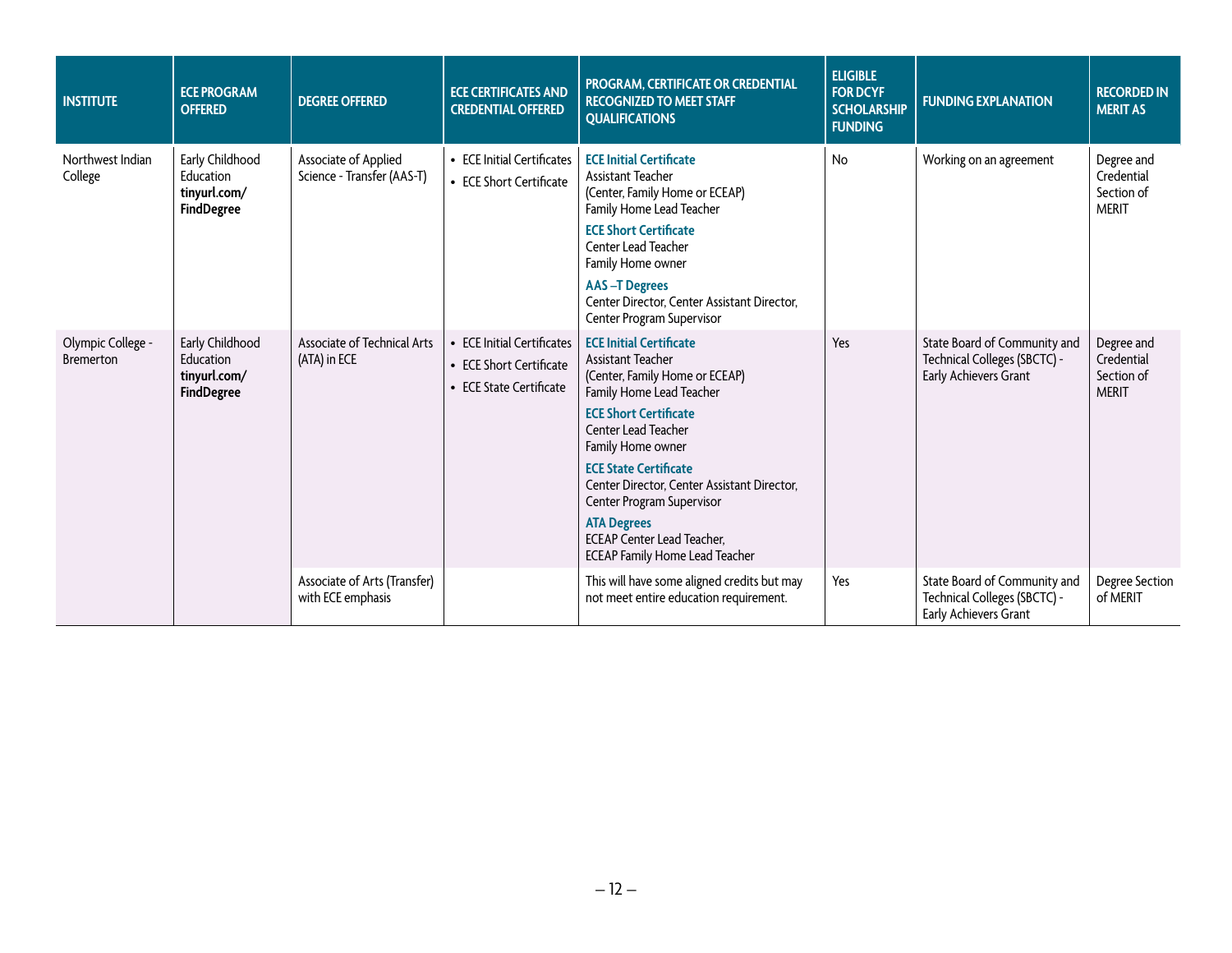| <b>INSTITUTE</b>             | <b>ECE PROGRAM</b><br><b>OFFERED</b>                              | <b>DEGREE OFFERED</b>                                                                                            | <b>ECE CERTIFICATES AND</b><br><b>CREDENTIAL OFFERED</b>                         | PROGRAM, CERTIFICATE OR CREDENTIAL<br><b>RECOGNIZED TO MEET STAFF</b><br><b>QUALIFICATIONS</b>                                                                                                                                                                                                                                                                                                                          | <b>ELIGIBLE</b><br><b>FOR DCYF</b><br><b>SCHOLARSHIP</b><br><b>FUNDING</b> | <b>FUNDING EXPLANATION</b>                                                            | <b>RECORDED IN</b><br><b>MERIT AS</b>                  |
|------------------------------|-------------------------------------------------------------------|------------------------------------------------------------------------------------------------------------------|----------------------------------------------------------------------------------|-------------------------------------------------------------------------------------------------------------------------------------------------------------------------------------------------------------------------------------------------------------------------------------------------------------------------------------------------------------------------------------------------------------------------|----------------------------------------------------------------------------|---------------------------------------------------------------------------------------|--------------------------------------------------------|
| Peninsula College            | Early Childhood<br>Education<br>tinyurl.com/<br><b>FindDegree</b> | Associate of Applied<br>Science (AAS) in ECE                                                                     | • ECE Initial Certificates<br>• ECE Short Certificate<br>• ECE State Certificate | <b>ECE Initial Certificate</b><br><b>Assistant Teacher</b><br>(Center, Family Home or ECEAP)<br>Family Home Lead Teacher<br><b>ECE Short Certificate</b><br>Center Lead Teacher<br>Family Home owner<br><b>ECE State Certificate</b><br>Center Director, Center Assistant Director,<br>Center Program Supervisor<br><b>AAS Degrees</b><br><b>ECEAP Center Lead Teacher,</b><br><b>ECEAP Family Home Lead Teacher</b>    | Yes                                                                        | State Board of Community and<br>Technical Colleges (SBCTC) -<br>Early Achievers Grant | Degree and<br>Credential<br>Section of<br><b>MERIT</b> |
| Pierce College -<br>Lakewood | <b>Education Programs</b><br>tinyurl.com/<br><b>FindDegree</b>    | • Associate of Applied<br>Science (AAS) in ECE<br>• Associate of Applied<br>Science - Transfer<br>(AAS-T) in ECE | • ECE Initial Certificates<br>• ECE Short Certificate<br>• ECE State Certificate | <b>ECE Initial Certificate</b><br>Assistant Teacher<br>(Center, Family Home or ECEAP)<br>Family Home Lead Teacher<br><b>ECE Short Certificate</b><br>Center Lead Teacher<br>Family Home owner<br><b>ECE State Certificate</b><br>Center Director, Center Assistant Director,<br>Center Program Supervisor<br><b>AAS and AAS-T Degrees</b><br><b>ECEAP Center Lead Teacher,</b><br><b>ECEAP Family Home Lead Teacher</b> | Yes                                                                        | State Board of Community and<br>Technical Colleges (SBCTC) -<br>Early Achievers Grant | Degree and<br>Credential<br>Section of<br><b>MERIT</b> |
|                              |                                                                   | <b>Bachelor of Applied</b><br>Science - Teaching                                                                 |                                                                                  | Equivalent option for all Child Care Centers,<br>Family Home roles including ECEAP assistant<br>and lead teacher roles.                                                                                                                                                                                                                                                                                                 | Yes                                                                        | CCA of WA Scholarships                                                                | <b>Degree Section</b><br>of MERIT                      |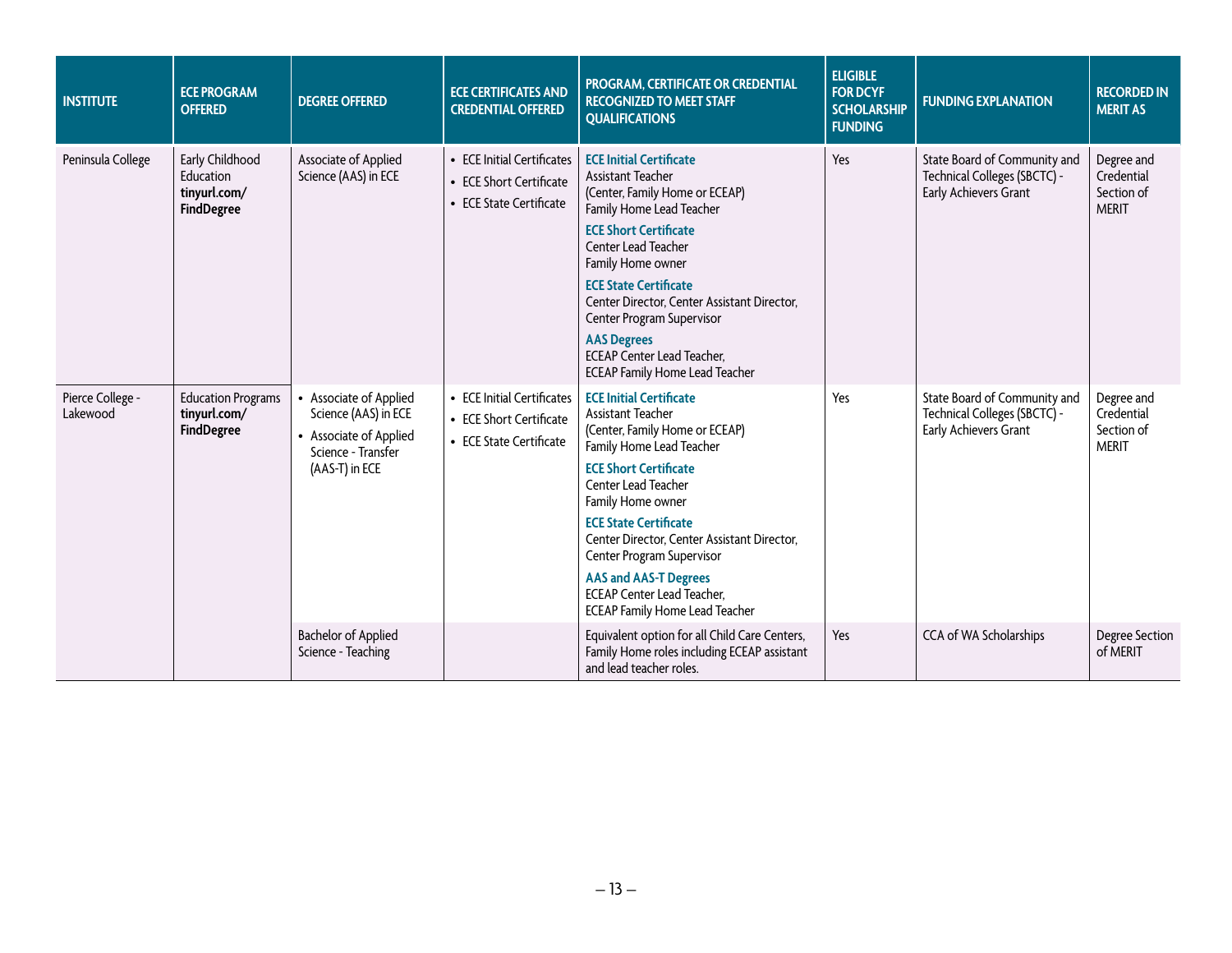| <b>INSTITUTE</b>                     | <b>ECE PROGRAM</b><br><b>OFFERED</b>                                              | <b>DEGREE OFFERED</b>                                                                                                                | <b>ECE CERTIFICATES AND</b><br><b>CREDENTIAL OFFERED</b>                         | PROGRAM, CERTIFICATE OR CREDENTIAL<br><b>RECOGNIZED TO MEET STAFF</b><br><b>QUALIFICATIONS</b>                                                                                                                                                                                                                                                                                                                          | <b>ELIGIBLE</b><br><b>FOR DCYF</b><br><b>SCHOLARSHIP</b><br><b>FUNDING</b> | <b>FUNDING EXPLANATION</b>                                                                                      | <b>RECORDED IN</b><br><b>MERIT AS</b>                  |
|--------------------------------------|-----------------------------------------------------------------------------------|--------------------------------------------------------------------------------------------------------------------------------------|----------------------------------------------------------------------------------|-------------------------------------------------------------------------------------------------------------------------------------------------------------------------------------------------------------------------------------------------------------------------------------------------------------------------------------------------------------------------------------------------------------------------|----------------------------------------------------------------------------|-----------------------------------------------------------------------------------------------------------------|--------------------------------------------------------|
| <b>Renton Technical</b><br>College   | Early Childhood<br>Education<br>tinyurl.com/<br><b>FindDegree</b>                 | • Associate of Applied<br>Science (AAS) in ECE<br>• Associate of Applied<br>Science - Transfer<br>(AAS-T) in ECE                     | • ECE Initial Certificates<br>• ECE Short Certificate<br>• ECE State Certificate | <b>ECE Initial Certificate</b><br>Assistant Teacher<br>(Center, Family Home or ECEAP)<br>Family Home Lead Teacher<br><b>ECE Short Certificate</b><br>Center Lead Teacher<br>Family Home owner<br><b>ECE State Certificate</b><br>Center Director, Center Assistant Director,<br>Center Program Supervisor<br><b>AAS and AAS-T Degrees</b><br><b>ECEAP Center Lead Teacher,</b><br><b>ECEAP Family Home Lead Teacher</b> | Yes                                                                        | State Board of Community and<br>Technical Colleges (SBCTC) -<br>Early Achievers Grant                           | Degree and<br>Credential<br>Section of<br><b>MERIT</b> |
|                                      |                                                                                   |                                                                                                                                      | Certificate of<br>Completion                                                     | This will have some aligned credits but may<br>not meet entire education requirement.                                                                                                                                                                                                                                                                                                                                   | No                                                                         | Not part of the stackable ECE<br>certificates or equivalent<br>(WAC 110-300-0100: tinyurl.<br>com/110-300-0100) | Credential<br>section of<br><b>MERIT</b>               |
| Saint Martin's<br>University - Lacey | College of Education<br>and Counseling<br>tinyurl.com/<br><b>FindDegree</b>       | Bachelor of Arts in<br><b>Education Studies -</b><br>Endorsements in Early<br>Childhood, Early Childhood<br><b>Special Education</b> |                                                                                  | Equivalent option for all Child Care Centers,<br>Family Home roles including ECEAP assistant<br>and lead teacher roles.                                                                                                                                                                                                                                                                                                 | Yes                                                                        | CCA of WA Scholarships                                                                                          | <b>Degree Section</b><br>of MERIT                      |
| Seattle Central<br>College           | Early Childhood and<br><b>Family Studies</b><br>tinyurl.com/<br><b>FindDegree</b> |                                                                                                                                      | • ECE Initial Certificates<br>• ECE Short Certificate<br>• ECE State Certificate | <b>ECE Initial Certificate</b><br>Assistant Teacher<br>(Center, Family Home or ECEAP)<br>Family Home Lead Teacher<br><b>ECE Short Certificate</b>                                                                                                                                                                                                                                                                       | Yes                                                                        | State Board of Community and<br>Technical Colleges (SBCTC) -<br>Early Achievers Grant                           | Degree and<br>Credential<br>Section of<br><b>MERIT</b> |
|                                      |                                                                                   |                                                                                                                                      |                                                                                  | Center Lead Teacher<br>Family Home owner<br><b>ECE State Certificate</b>                                                                                                                                                                                                                                                                                                                                                |                                                                            |                                                                                                                 |                                                        |
|                                      |                                                                                   |                                                                                                                                      |                                                                                  | Center Director, Center Assistant Director,<br>Center Program Supervisor                                                                                                                                                                                                                                                                                                                                                |                                                                            |                                                                                                                 |                                                        |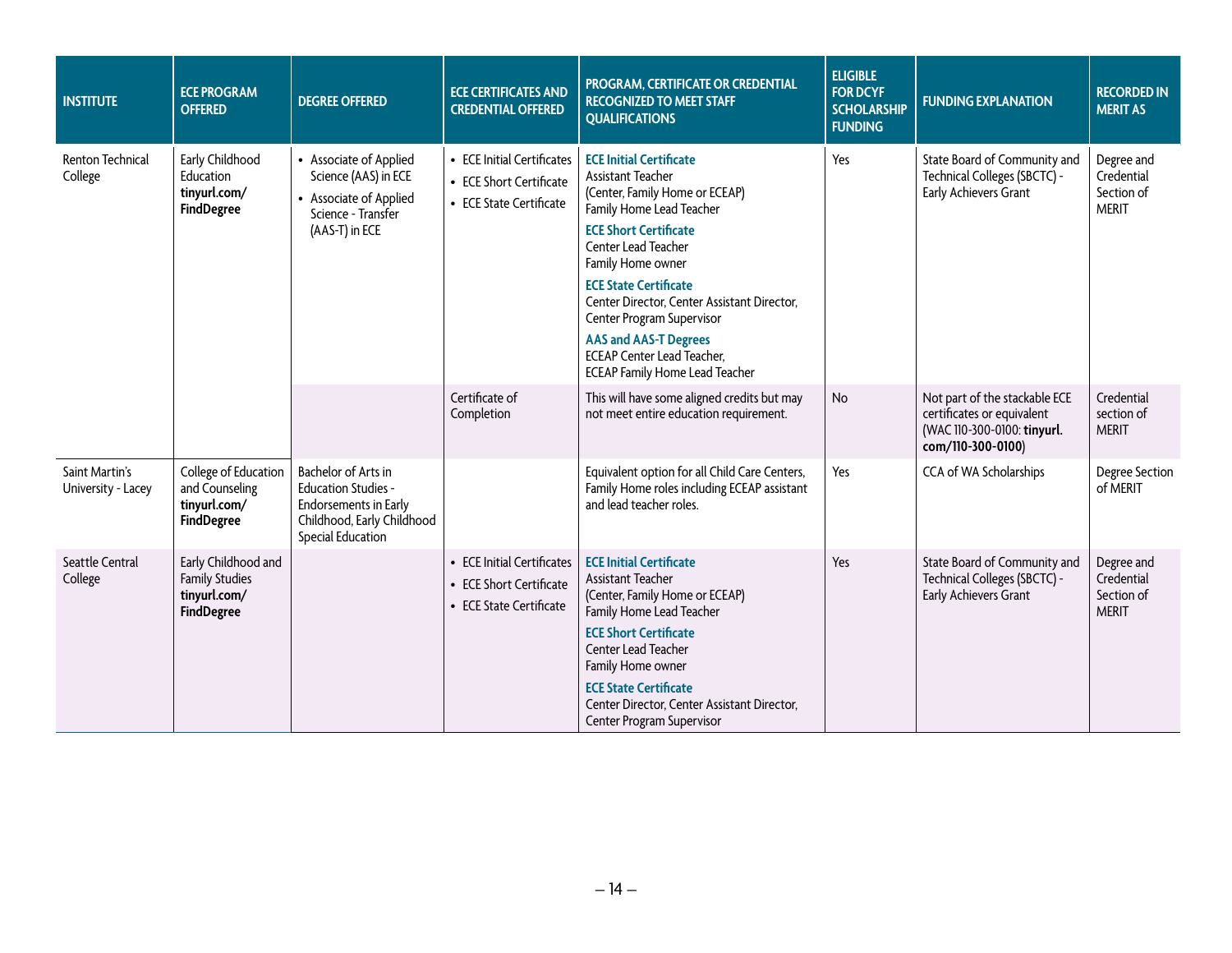| <b>INSTITUTE</b>                                           | <b>ECE PROGRAM</b><br><b>OFFERED</b>                              | <b>DEGREE OFFERED</b>                                                                                            | <b>ECE CERTIFICATES AND</b><br><b>CREDENTIAL OFFERED</b>                         | PROGRAM, CERTIFICATE OR CREDENTIAL<br><b>RECOGNIZED TO MEET STAFF</b><br><b>QUALIFICATIONS</b>                                                                                                                                                                                                                                                                                                                                 | <b>ELIGIBLE</b><br><b>FOR DCYF</b><br><b>SCHOLARSHIP</b><br><b>FUNDING</b> | <b>FUNDING EXPLANATION</b>                                                                                      | <b>RECORDED IN</b><br><b>MERIT AS</b>                  |
|------------------------------------------------------------|-------------------------------------------------------------------|------------------------------------------------------------------------------------------------------------------|----------------------------------------------------------------------------------|--------------------------------------------------------------------------------------------------------------------------------------------------------------------------------------------------------------------------------------------------------------------------------------------------------------------------------------------------------------------------------------------------------------------------------|----------------------------------------------------------------------------|-----------------------------------------------------------------------------------------------------------------|--------------------------------------------------------|
| Skagit Valley College                                      | Early Childhood<br>Education<br>tinyurl.com/<br><b>FindDegree</b> | Associate of Applied<br>Science (AAS) in ECE                                                                     | • ECE Initial Certificates<br>• ECE Short Certificate<br>• ECE State Certificate | <b>ECE Initial Certificate</b><br>Assistant Teacher<br>(Center, Family Home or ECEAP)<br>Family Home Lead Teacher<br><b>ECE Short Certificate</b><br>Center Lead Teacher<br>Family Home owner<br><b>ECE State Certificate</b><br>Center Director, Center Assistant Director,<br>Center Program Supervisor<br><b>AAS Degrees</b><br><b>ECEAP Center Lead Teacher,</b><br><b>ECEAP Family Home Lead Teacher</b>                  | Yes                                                                        | State Board of Community and<br>Technical Colleges (SBCTC) -<br>Early Achievers Grant                           | Degree and<br>Credential<br>Section of<br><b>MERIT</b> |
|                                                            |                                                                   | Associate in Education<br>(Transfer)                                                                             |                                                                                  | This will have some aligned credits but may<br>not meet entire education requirement.                                                                                                                                                                                                                                                                                                                                          | No                                                                         | Less than 30 credits in<br>AA program (see Department<br>of Children, Youth, and Families<br>Scholarship Guide) | <b>Degree Section</b><br>of MERIT                      |
| South Puget Sound<br><b>Community College</b><br>- Olympia | Early Childhood<br>Education<br>tinyurl.com/<br><b>FindDegree</b> | • Associate of Applied<br>Science (AAS) in ECE<br>• Associate of Applied<br>Science - Transfer<br>(AAS-T) in ECE | • ECE Initial Certificates<br>• ECE Short Certificate<br>• ECE State Certificate | <b>ECE Initial Certificate</b><br><b>Assistant Teacher</b><br>(Center, Family Home or ECEAP)<br>Family Home Lead Teacher<br><b>ECE Short Certificate</b><br>Center Lead Teacher<br>Family Home owner<br><b>ECE State Certificate</b><br>Center Director, Center Assistant Director,<br>Center Program Supervisor<br><b>AAS and AAS-T Degrees</b><br><b>ECEAP Center Lead Teacher,</b><br><b>ECEAP Family Home Lead Teacher</b> | Yes                                                                        | State Board of Community and<br>Technical Colleges (SBCTC) -<br>Early Achievers Grant                           | Degree and<br>Credential<br>Section of<br><b>MERIT</b> |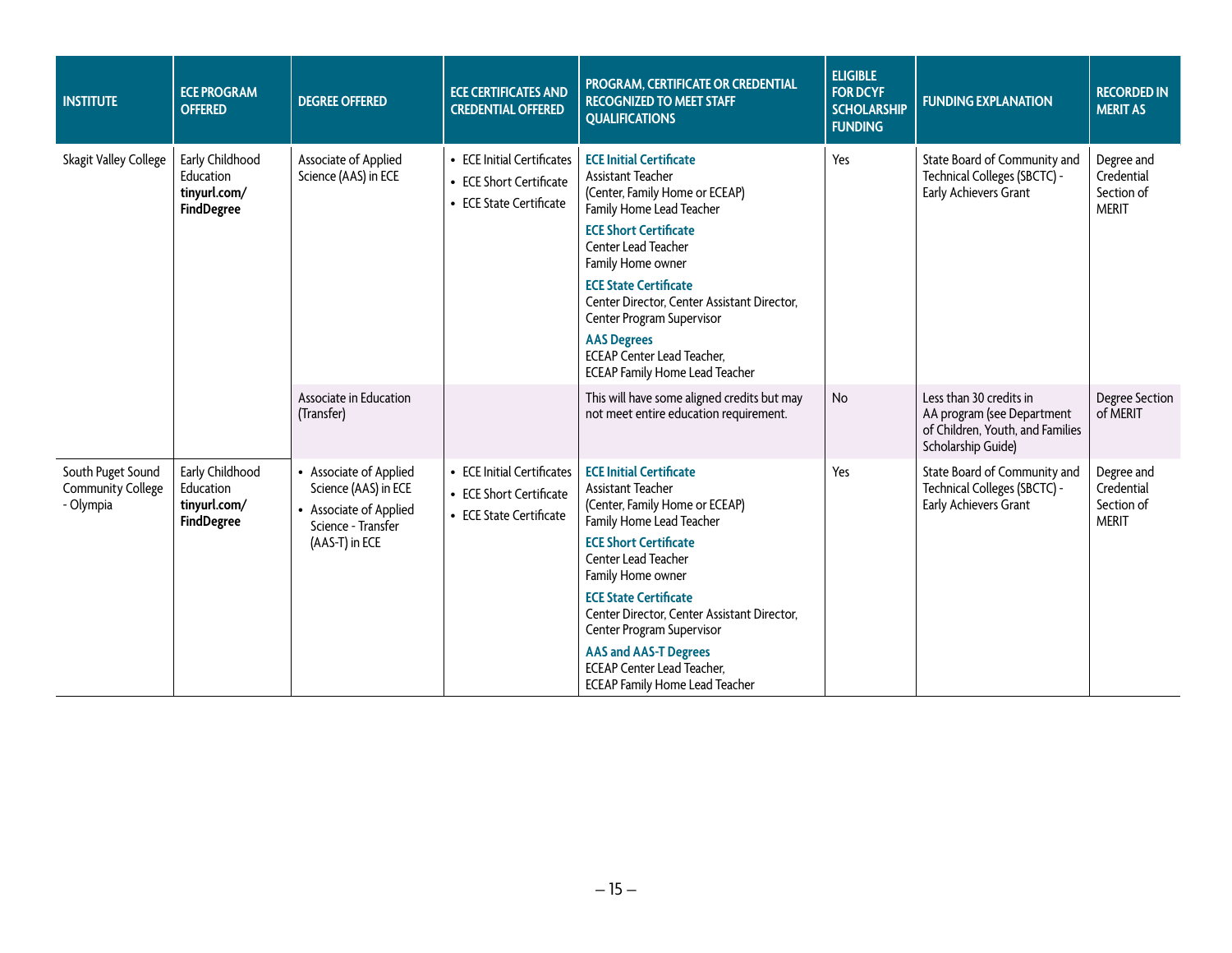| <b>INSTITUTE</b>                          | <b>ECE PROGRAM</b><br><b>OFFERED</b>                              | <b>DEGREE OFFERED</b>                                                                                            | <b>ECE CERTIFICATES AND</b><br><b>CREDENTIAL OFFERED</b>                              | PROGRAM, CERTIFICATE OR CREDENTIAL<br><b>RECOGNIZED TO MEET STAFF</b><br><b>QUALIFICATIONS</b>                                                                                                                                                                                                                                                                                                                                 | <b>ELIGIBLE</b><br><b>FOR DCYF</b><br><b>SCHOLARSHIP</b><br><b>FUNDING</b> | <b>FUNDING EXPLANATION</b>                                                                   | <b>RECORDED IN</b><br><b>MERIT AS</b>                  |
|-------------------------------------------|-------------------------------------------------------------------|------------------------------------------------------------------------------------------------------------------|---------------------------------------------------------------------------------------|--------------------------------------------------------------------------------------------------------------------------------------------------------------------------------------------------------------------------------------------------------------------------------------------------------------------------------------------------------------------------------------------------------------------------------|----------------------------------------------------------------------------|----------------------------------------------------------------------------------------------|--------------------------------------------------------|
| Spokane Falls<br><b>Community College</b> | Early Childhood<br>Education<br>tinyurl.com/<br><b>FindDegree</b> | • Associate of Applied<br>Science (AAS) in ECE<br>• Associate of Applied<br>Science - Transfer<br>(AAS-T) in ECE | <b>ECE Initial Certificates</b><br>• ECE Short Certificate<br>• ECE State Certificate | <b>ECE Initial Certificate</b><br><b>Assistant Teacher</b><br>(Center, Family Home or ECEAP)<br>Family Home Lead Teacher<br><b>ECE Short Certificate</b><br>Center Lead Teacher<br>Family Home owner<br><b>ECE State Certificate</b><br>Center Director, Center Assistant Director,<br>Center Program Supervisor<br><b>AAS and AAS-T Degrees</b><br><b>ECEAP Center Lead Teacher,</b><br><b>ECEAP Family Home Lead Teacher</b> | Yes                                                                        | State Board of Community and<br>Technical Colleges (SBCTC) -<br>Early Achievers Grant        | Degree and<br>Credential<br>Section of<br><b>MERIT</b> |
| <b>Tacoma Community</b><br>College        | Early Childhood<br>Education<br>tinyurl.com/<br><b>FindDegree</b> | Associate of Applied<br>Science (AAS) in ECE                                                                     | • ECE Initial Certificates<br>• ECE Short Certificate                                 | <b>ECE Initial Certificate</b><br>Assistant Teacher<br>(Center, Family Home or ECEAP)<br>Family Home Lead Teacher<br><b>ECE Short Certificate</b><br>Center Lead Teacher<br>Family Home owner<br><b>ECE State Certificate</b><br>Center Director, Center Assistant Director,<br>Center Program Supervisor<br><b>AAS Degrees</b><br><b>ECEAP Center Lead Teacher,</b><br><b>ECEAP Family Home Lead Teacher</b>                  | Yes<br>Early Achievers Grant                                               | State Board of Community and<br>Technical Colleges (SBCTC) -                                 | Degree and<br>Credential<br>Section of<br><b>MERIT</b> |
|                                           |                                                                   |                                                                                                                  | <b>ECE:</b> Emphasis<br>on Children with<br>Exceptionalities<br>Certificate           | This will have some aligned credits but may<br>not meet entire education requirement.                                                                                                                                                                                                                                                                                                                                          | Yes                                                                        | <b>State Board of Community</b><br>and Technical Colleges (SBCTC)<br>- Early Achievers Grant | Credential<br>section of<br><b>MERIT</b>               |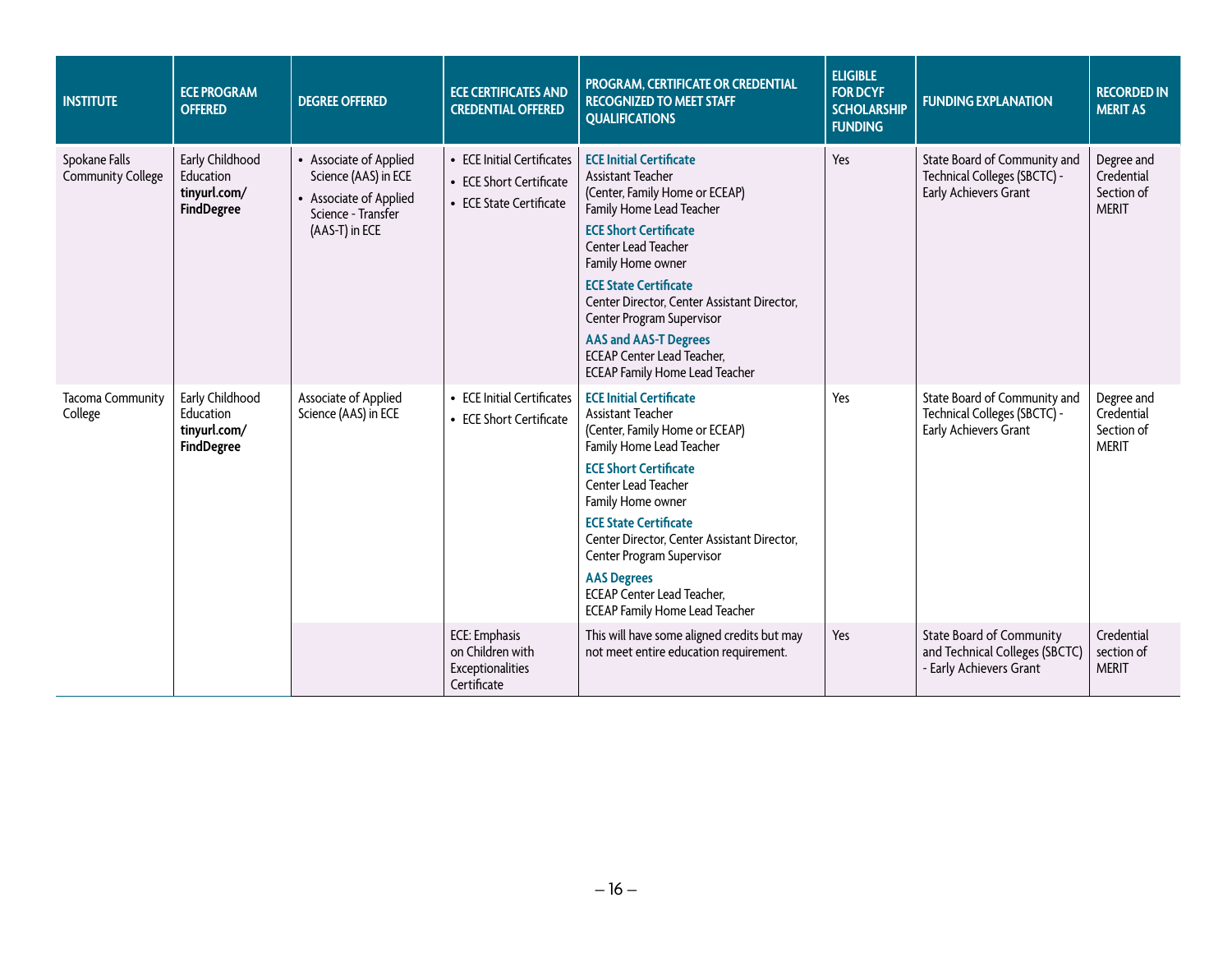| <b>INSTITUTE</b>                         | <b>ECE PROGRAM</b><br><b>OFFERED</b>                              | <b>DEGREE OFFERED</b>                                                                                                                                                                                                                                                                                                          | <b>ECE CERTIFICATES AND</b><br><b>CREDENTIAL OFFERED</b>                         | PROGRAM, CERTIFICATE OR CREDENTIAL<br><b>RECOGNIZED TO MEET STAFF</b><br><b>QUALIFICATIONS</b>                                                                                                                                                                                                                                                                                                                          | <b>ELIGIBLE</b><br><b>FOR DCYF</b><br><b>SCHOLARSHIP</b><br><b>FUNDING</b> | <b>FUNDING EXPLANATION</b>                                                            | <b>RECORDED IN</b><br><b>MERIT AS</b>                  |
|------------------------------------------|-------------------------------------------------------------------|--------------------------------------------------------------------------------------------------------------------------------------------------------------------------------------------------------------------------------------------------------------------------------------------------------------------------------|----------------------------------------------------------------------------------|-------------------------------------------------------------------------------------------------------------------------------------------------------------------------------------------------------------------------------------------------------------------------------------------------------------------------------------------------------------------------------------------------------------------------|----------------------------------------------------------------------------|---------------------------------------------------------------------------------------|--------------------------------------------------------|
| University of<br>Washington -<br>Seattle | College of<br>Education<br>tinyurl.com/<br><b>FindDegree</b>      | Bachelor of Arts in<br>• Early Childhood and<br>Family Studies (ECFS)<br>"Core Pathway"<br>• Early Childhood and<br>Family Studies (ECFS)<br>"Teaching and Learning<br>Option"<br>• Early Care and Education<br>(ECE) Online "Core<br>Pathway"<br>• Early Care and Education<br>(ECE) Online "Teaching<br>and Learning Option" |                                                                                  | Equivalent option for all Child Care Centers,<br>Family Home roles including ECEAP assistant<br>and lead teacher roles.                                                                                                                                                                                                                                                                                                 | Yes                                                                        | CCA of WA Scholarships                                                                | <b>Degree Section</b><br>of MERIT                      |
| Walla Walla<br><b>Community College</b>  | Early Childhood<br>Education<br>tinyurl.com/<br><b>FindDegree</b> | • Associate of Applied<br>Science (AAS) in ECE<br>• Associate of Applied<br>Science - Transfer<br>(AAS-T) in ECE                                                                                                                                                                                                               | • ECE Initial Certificates<br>• ECE Short Certificate<br>• ECE State Certificate | <b>ECE Initial Certificate</b><br>Assistant Teacher<br>(Center, Family Home or ECEAP)<br>Family Home Lead Teacher<br><b>ECE Short Certificate</b><br>Center Lead Teacher<br>Family Home owner<br><b>ECE State Certificate</b><br>Center Director, Center Assistant Director,<br>Center Program Supervisor<br><b>AAS and AAS-T Degrees</b><br><b>ECEAP Center Lead Teacher,</b><br><b>ECEAP Family Home Lead Teacher</b> | Yes                                                                        | State Board of Community and<br>Technical Colleges (SBCTC) -<br>Early Achievers Grant | Degree and<br>Credential<br>Section of<br><b>MERIT</b> |
| <b>Washington State</b><br>University    | Human<br>Development - ECE<br>tinyurl.com/<br><b>FindDegree</b>   | <b>Bachelor of Arts Human</b><br>Development with<br>Certificate in Early<br>Childhood Education                                                                                                                                                                                                                               |                                                                                  | Equivalent option for all Child Care Centers,<br>Family Home roles including ECEAP assistant<br>and lead teacher roles.                                                                                                                                                                                                                                                                                                 | Yes                                                                        | CCA of WA Scholarships                                                                | <b>Degree Section</b><br>of MERIT                      |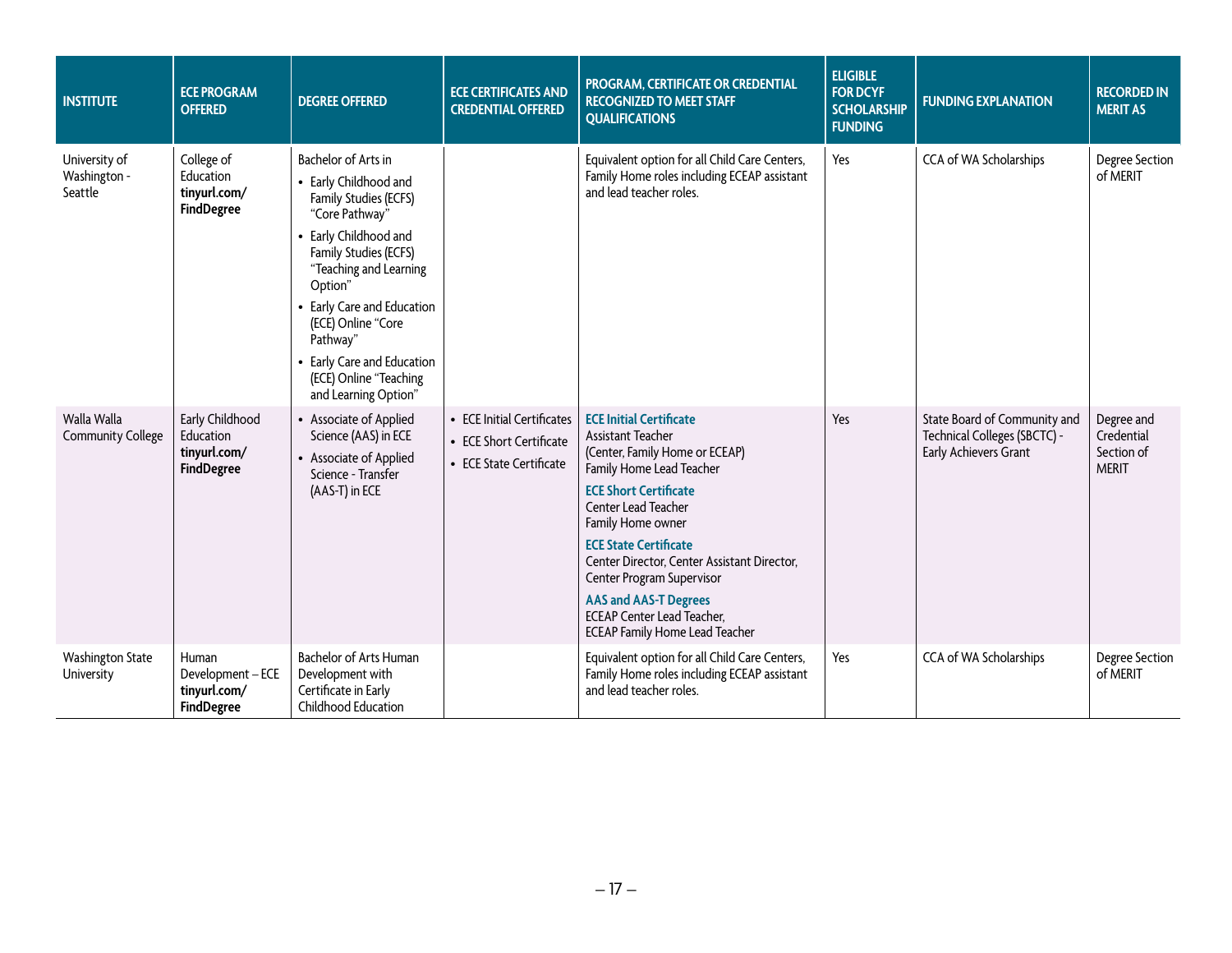| <b>INSTITUTE</b>                                                         | <b>ECE PROGRAM</b><br><b>OFFERED</b>                                             | <b>DEGREE OFFERED</b>                                                                                                                                                                    | <b>ECE CERTIFICATES AND</b><br><b>CREDENTIAL OFFERED</b>                         | PROGRAM, CERTIFICATE OR CREDENTIAL<br><b>RECOGNIZED TO MEET STAFF</b><br><b>QUALIFICATIONS</b>                                                                                                                                                                                                                                                                                                                          | <b>ELIGIBLE</b><br><b>FOR DCYF</b><br><b>SCHOLARSHIP</b><br><b>FUNDING</b> | <b>FUNDING EXPLANATION</b>                                                            | <b>RECORDED IN</b><br><b>MERIT AS</b>                  |
|--------------------------------------------------------------------------|----------------------------------------------------------------------------------|------------------------------------------------------------------------------------------------------------------------------------------------------------------------------------------|----------------------------------------------------------------------------------|-------------------------------------------------------------------------------------------------------------------------------------------------------------------------------------------------------------------------------------------------------------------------------------------------------------------------------------------------------------------------------------------------------------------------|----------------------------------------------------------------------------|---------------------------------------------------------------------------------------|--------------------------------------------------------|
| Wenatchee Valley<br>College                                              | Early Childhood<br>Education<br>tinyurl.com/<br><b>FindDegree</b>                | • Associate of Technical<br>Science (ATS) in ECE<br>• Associate of Applied<br>Science - Transfer<br>(AAS-T) in ECE                                                                       | • ECE Initial Certificates<br>• ECE Short Certificate<br>• ECE State Certificate | <b>ECE Initial Certificate</b><br>Assistant Teacher<br>(Center, Family Home or ECEAP)<br>Family Home Lead Teacher<br><b>ECE Short Certificate</b><br>Center Lead Teacher<br>Family Home owner<br><b>ECE State Certificate</b><br>Center Director, Center Assistant Director,<br>Center Program Supervisor<br><b>ATS and AAS-T Degrees</b><br><b>ECEAP Center Lead Teacher,</b><br><b>ECEAP Family Home Lead Teacher</b> | Yes                                                                        | State Board of Community and<br>Technical Colleges (SBCTC) -<br>Early Achievers Grant | Degree and<br>Credential<br>Section of<br><b>MERIT</b> |
| Western<br>Washington<br>University -<br>Bellingham                      | Early Childhood<br><b>Education Program</b><br>tinyurl.com/<br><b>FindDegree</b> | • Bachelors of Arts<br>in Education, Early<br>Childhood Education<br>Non-Certification<br>Option<br>• Bachelors of Arts<br>in Education, Early<br>Childhood Education P-3<br>Option      |                                                                                  | Equivalent option for all Child Care Centers,<br>Family Home roles including ECEAP assistant<br>and lead teacher roles.                                                                                                                                                                                                                                                                                                 | Yes                                                                        | CCA of WA Scholarships                                                                | <b>Degree Section</b><br>of MERIT                      |
| Western<br>Washington<br>University<br>Bremerton - at<br>Olympic College | Early Childhood<br><b>Education Program</b><br>tinyurl.com/<br><b>FindDegree</b> | • Bachelors of Arts<br>in Education, Early<br>Childhood Education<br>Non-Certification<br>Option<br><b>Bachelors of Arts</b><br>in Education, Early<br>Childhood Education P-3<br>Option |                                                                                  | Equivalent option for all Child Care Centers,<br>Family Home roles including ECEAP assistant<br>and lead teacher roles.                                                                                                                                                                                                                                                                                                 | Yes                                                                        | CCA of WA Scholarships                                                                | <b>Degree Section</b><br>of MERIT                      |